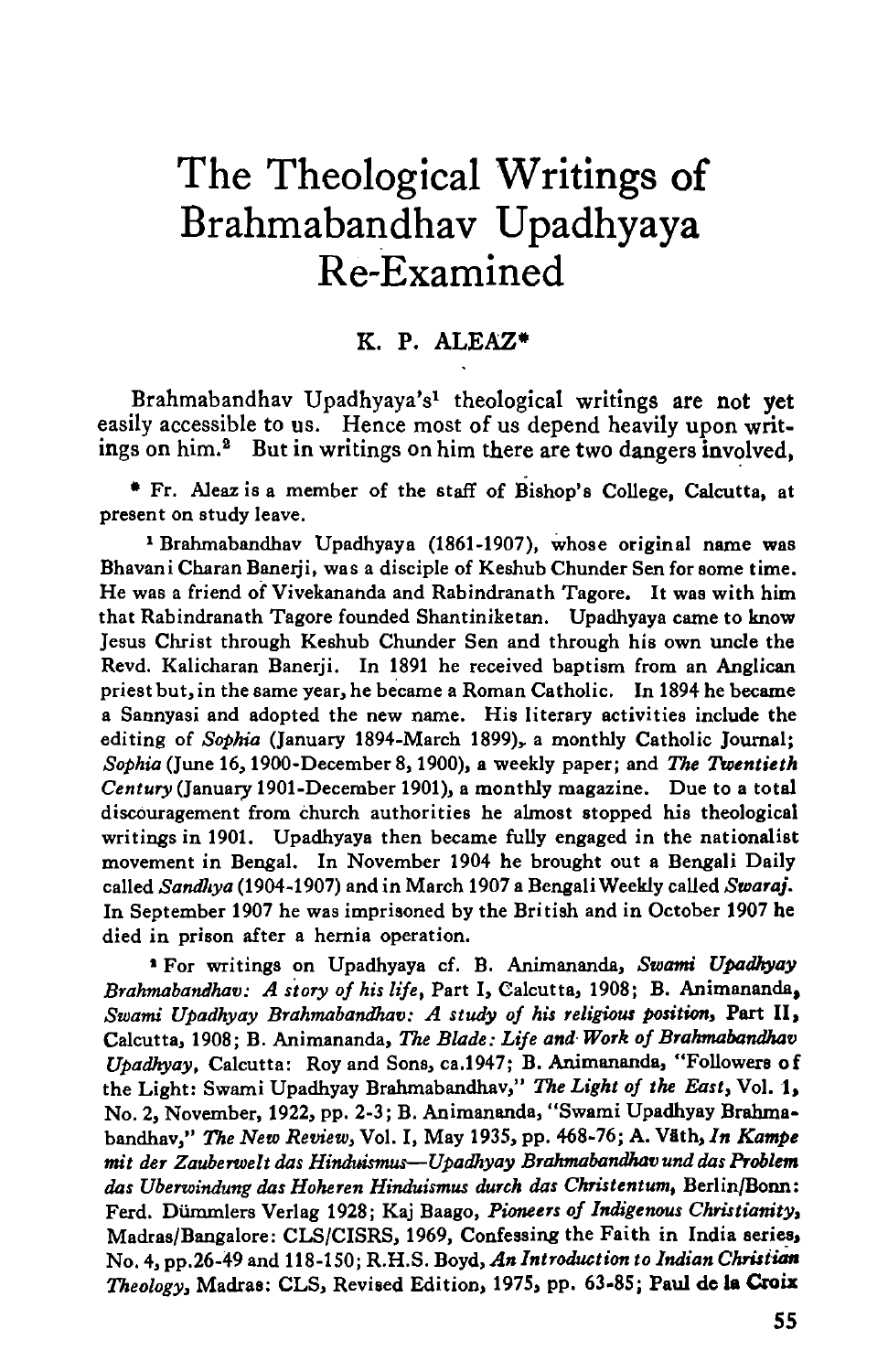namely either misinterpretation or superficial interpretation. This is, therefore, a humble effort to re-examine the original theological writings of Upachyaya and to bring out his valuable contributions to Indian theology. We do not claim that our study is totally free from the two dangers mentioned. We are completely subject to correction by students of Upadhyaya. First of all we shall have a glance at the assumptions on the basis of which Upadhyaya developed his theology. Then we shall come to the analysis of the theological contributions of Upadhyaya.

What we have discovered is this: that according to Upadhyaya the Vedanta conception of God and that of Christian belief are exactly the same, and that *Māyā* of Advaita Vedānta is the best available concept to explain the doctrine of creation. Though he is honestly aotualising his primary assumption that the function of Vedanta is to supply a new· garb to an already formulated Christian theology, Upadhyaya does not reinterpret either of the Vedanta concepts Saccidananda and Maya to serve as the explanation of a ready made Christran theology. Rather he shows that *Saccidananda* is Trinity and that *Māyā* expresses the meaning of the doctrine of creation in a far better way than the Latin root *creare*. Or to put it more explicitly, Upadhyaya was of the conviction that the Christian doctrines are there already in· Hinduism among its admitted errors and the uniqueness of the revelation of God in Jesus Christ is that it is the further clarification and affirmation of the main Vedanta doctrines. We believe it was in pointihg out this valuable truth as early as 1898 that Upadhyaya made his unique contribution to Indian theology. In our analysis of the theology of Upadhyaya we have tried to point out in footnotes where we believe some previous writings on Upadhyaya have gone astray in presenting his mind. At the end we have provided our own evaluation of the theology of Upadhyaya also.

#### 1. The Basic Assumptions of Brahmabandhav Upadhyaya

#### (i) *.Vediinta.as the new garb of Christian faith*

... Upadhyaya believed that Christianity, which is the religion of revelation, is a fixed and complete religion. Nothing can be added or

Mense, *Hindu Religious Mentality*, Madras, n.d., pp. 210-25; H. le Saux (=Swami Abhishiktananda), *Sage sse hindoue mystique chTitienne-du vedanta ti*  la Trinité, Paris: du Centurion, 1965, pp 268-82; G.M. Anathil, The Theo*logical Formation of the Clergy in India,* Poona: Pontifical Athenaeum, 1966, pp, 150-56; C.C. Martindale, "Do we think about India?" *The Clergy Review*, Vol. X, No. 4, October 1935, pp. 265-71; Peter May, "The Trinity and Saccidananda," The Indian Journal of Theology, Vol. VII, No. 3, July-Sept. 1958 pp. 92-98; G. Gispert-Sauch, "The Sanskrit Hymns of Brahmabandhab Upadhyay," Religion and Society, Vol. XIX, No. 4, December 1972, pp. 60-79; Joseph Mattam, S. J., "Interpreting Christ to India Today: The Calcutta School," The Indian Journal of Theology, Vol. XXIII<sub>x</sub>Nos. 3-4, July-Dec. 1974, pp, 192-98; M. M. Thomas, *The Acknowledged Christ of the Indian Remaissances* London; SCM Press, 1969, pp. 99-110.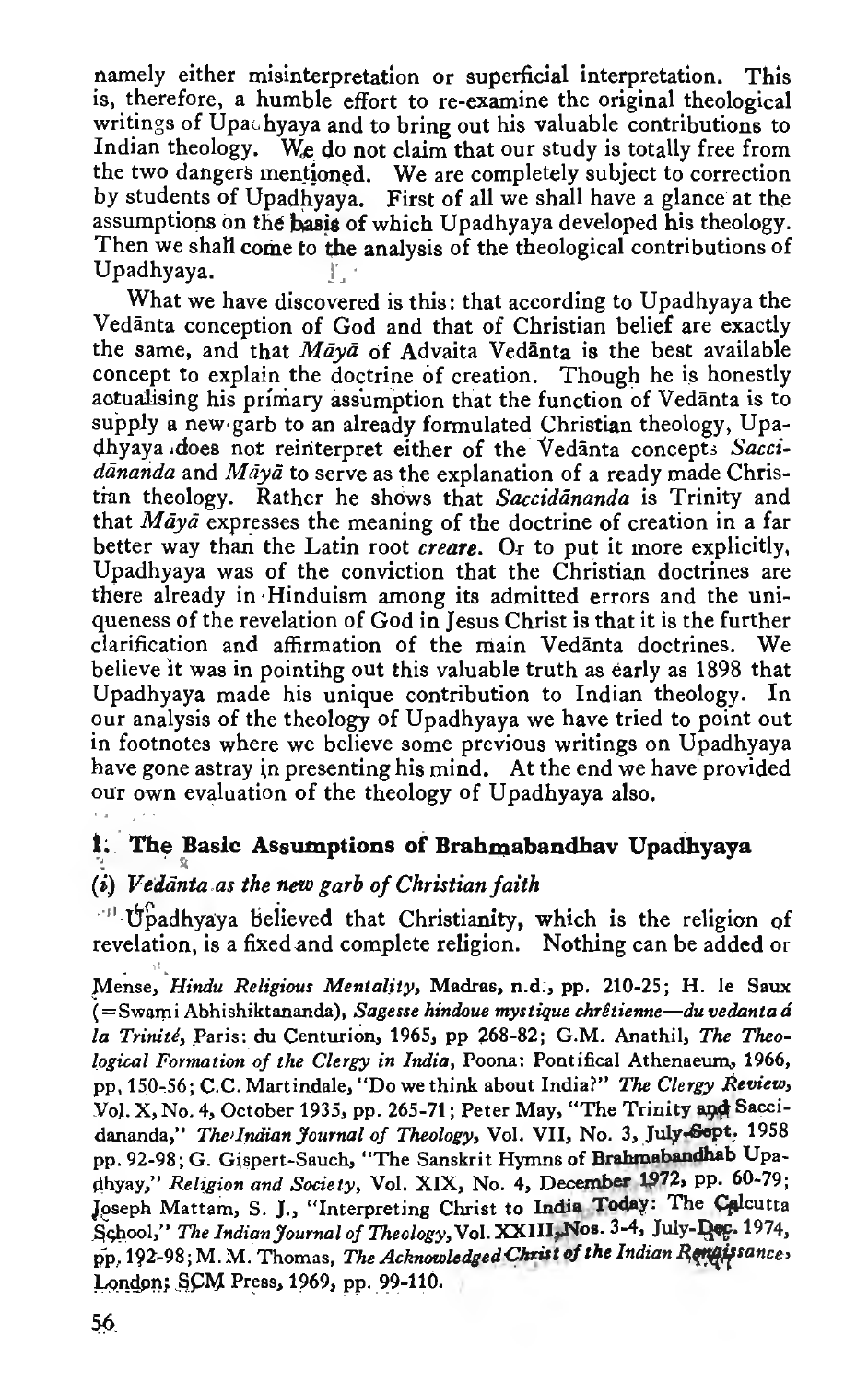subtracted from the deposit of Catholic faith.<sup>8</sup> Atithe same time he would add that "to strengthen revelation by preserving its unity, as much as possible through the process of reason, we invoke the aid of philosophy-be it Indian or Greek or European."<sup>4</sup> In the Indian context Vedanta philosophy should be used as an aid to strengthen the Christian revelation. Vedanta thought, if represented correctly and brought into line with the discoveries of modern philosophy and so ial ethics, will, in its broader aspect, "serve as a natural, metaphysical basis for the one unchangeable, supernatural, universal religion<sup>15</sup>

<sup>8</sup> B. Upadhyaya, "Question and answers," *Sophia*, Vol. I, No. 7, July 28, 1900, p. 8; B. Upadhyaya, "Christ's claim to attention," *The Twentieth Century*, Vol. 1, No. 5, May 1901, p. 115. It was the scholastic exposition of Christian theology which Upadhyaya took as normative. Whenever he compares Vedanta with Christianity, it is with St. Thomas Aquinas' theology that he compares it. Cf. B. Upadhyaya, "The true doctrine of Maya," *Sophia,*  Vol. VI, No. 2, Feb. 1899, pp. 226-28; B. Upadhyaya, "An expesition of Catholic Belief as compared with the Vedanta," Sophia, Vol. V, No. 1, Jan. 1898, pp. 10-11.

' B. Upadhyaya, "Question and answers," *SQjJhia,* Vol. I, No. 7 • July 28, **1900, p. 8.**  $\frac{1}{2}$  **1900, p. 8.**  $\frac{1}{2}$  **1900, p. 8.**  $\frac{1}{2}$ 

<sup>5</sup> B. Upadhyaya, "Our personality," Sophia, Vol. I, No. 13, Sept. 8, 1900, p. 5. Here it should be noted that in the beginning of his theological thinking, till about 1898, Upadhyaya had the idea that the Vedas should be the basis for Christian theology in India. Cf. B. Upadhyaya, "Theism in the. Vedas," *SQjJhia,* Vol. I, No. 1, Jan. 1894, pp. 4-5; No.3, Mar. 1894, pp. 10-11; No.4, Apr. 1894, pp. 10-11; "The HYmn 'Ka'," *Sophia,* Vol. III, Feb. 1896: pp. 2-4. During this period he had also the misunderstanding that a& opposed to theism Advaita Vedānta propagates pantheism. Cf. B. Upadhyaya, "The Hindu revival," *Sophia*, Vol. I, No. 6, June 1894, pp. 1 ff.; "Our attitude to Hindu reformers," *Sophia*, Vol. III, No. 2, Feb. 1896, pp. 6 ff.; *Sophia*, Vol. I, No. 8, Aug. 1894, pp. 13 ff.; Vol. II, No. 1, Jan. 1895, p. 6; Yo!. III, No. 1, Jan. 1896, pp. 4 ff.; No. 7, July 1896, pp. 6 ff.; No. 9, Sept. 1896, p. 4 etc. But as he came to understand Advaita Vedanta more he became of the firm belief that by Advaita Vedanta, pantheism would be crushed out of existence and true theism could be made to flourish in India. Cf. B. Upadhyaya, "Vedäntism," *Sophia*, Vol. I, No. 9, Aug. 11, 1900, pp. 6-7. "According to Pantheism, cosmos is the necessary and intrinsic life of God; God is nothing more than the universe and the universe is nothing less than God" ibid. "True theism holds that God transcends the cosmos. Creation is not necessary for Him to live, being of the finite is derived, dependent and contingent while that of Infinite is self-existent, independent and necessary" *ibid.* As we shall presently see in his exposition of the Vedanta concepts Sat-chit-ananda and *Māyā* Upadhyaya has made it explicit that Advaita Vedānta stands for true theism. Perhaps he was the first Christian to point out this valuable truth to correct the misunderstanding prevalent among Christians that Advaita Vedānta teaches pantheism. The writings of Fr. P. Johanns, S. J., twentyfive years after Upadhyaya, have further affirmed the fact that the doctrine of the absolute independence of God which Sankara reveals constitutes the foundation of theism. Cf. P. Johanns, "To Christ through the Vedanta," *Light of*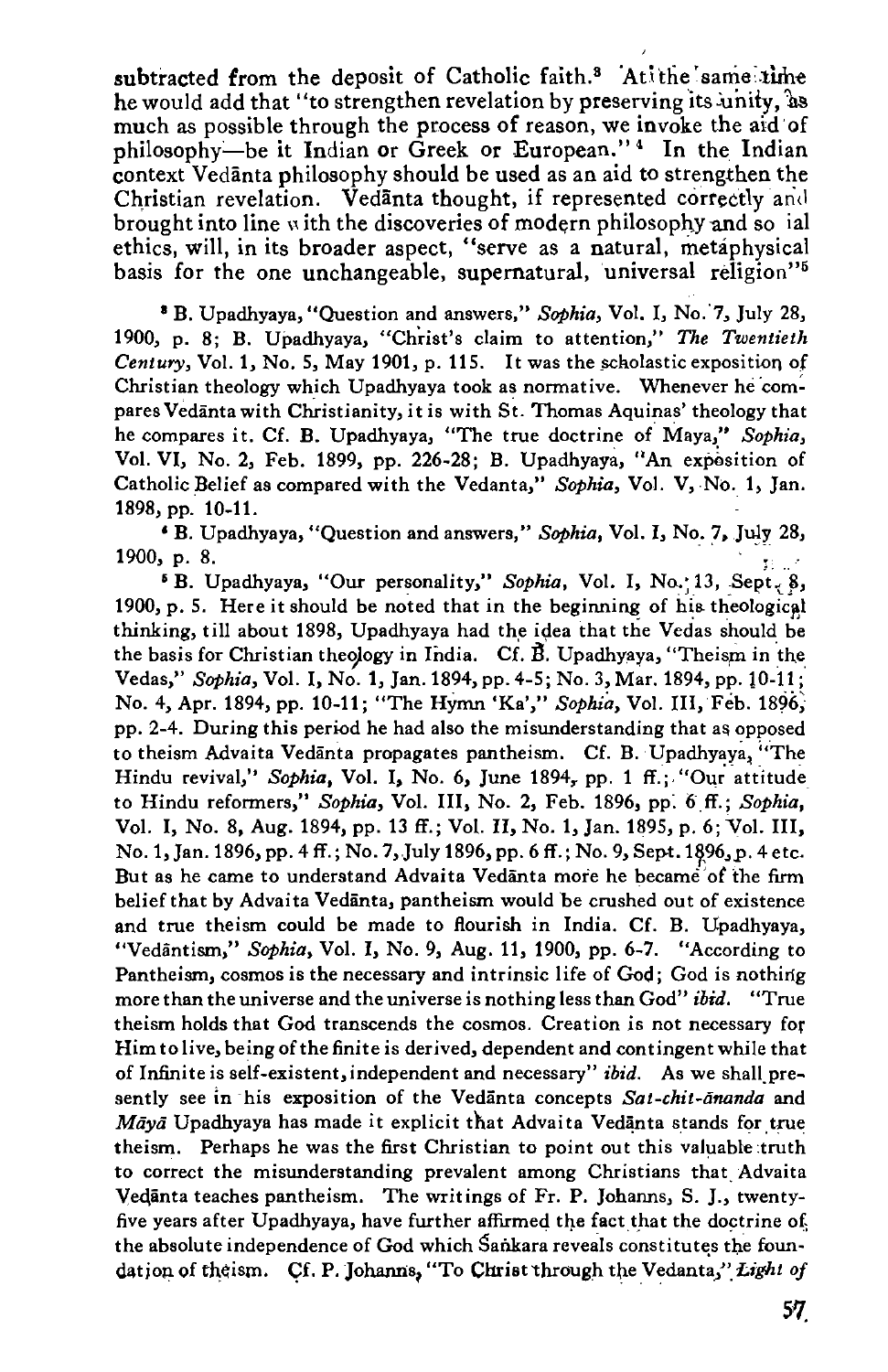which is Christianity. Vedanta will supply a new garb to the religion of Christ without affecting in the least the essential Christian tenets.<sup>6</sup> The European Clothes of Catholic religion should be removed. It should put on Hindu garments to be acceptable to the Hindus.<sup>7</sup>

Upadhyaya points out:

We must fall back upon the Vedantic method in formulating the Catholic religion to our countrymen. In fact, the Vedanta must be made to do the same service to Catholic faith in India as was done by the Greek philosophy in Europe. The assimilation of the Vedantic philosophy by the Church should not be opposed on the ground of its containing certain errors. 8

Or to quote again:

· We have repeatedly said, and we make bold to say again, that the religion of Christ will never be appreciated by the Hindus if it be not divested of its Graeco-European clothing. It should be restated in terms of Vedanta, before it can be properly intelligible to the Hindu mind.<sup>9</sup>

It was the sincere belief of Upadhyaya that Vedanta will make the natural truths of theism and the supernatural dogmas of Christianity more explicit and consonant with reason than was done by the scholastic philosophy.<sup>10</sup> Moreover, he was of the conviction that the idea of restating Christianity in the terms of the Vedanta can only grow in strength by being thoroughly sifted and analysed.<sup>11</sup>

(ii) *Sarikara as guide and authority* 

According to Upadhyaya, true Vedanta is the one expounded by Sankara. The following passage clearly points out his position:

What is Vedantism? It is the religion of the Upanishads as taught by Vyasa and expounded by Sankara. The schools of *Ramanuja:and Madhava* are called vedantic by suffer nee just as a Unitarian is called a Christian. Statistics show that seventy-five per cent of the Vedantists belong to the school of *Sankara.* Moreover, the other two schools cannot stand the scientific test of analysis.<sup>12</sup>

*the East,* Vol. I, No. t, Oct. 1922; Vol. XII, No. 7, Apr. 1934; P. Johanns, *A Synopsis* o/ *the Christ through the Vedanta. Part* 1: *Sankara,* Calcutta: Secretariat of the "Light of the East," 1930. Light of the East series, No. 4.<br> **B. Upadhyaya, "Our personality," Sophia, Vol. I, No. 13, Sept. 8, 1900,** 

**p.** 5.  $\blacksquare$ 

<sup>7</sup> B. Upadhyaya, "The clothes of Catholic Faith," Sophia, Vol. V<sub>o</sub> No. 8,

Aug. 1898, p. 124.<br> **'Ibid. '**B. Upadhyaya, "Notes," *Sophia*, Vol. I, No. 12, Sept. 1, 1900, p. 6.<br> **''B.** Upadhyaya, "Vedantism and Christianity," *Sophia*(Wol. I<sub>s</sub> Nos. 15<br>
and 16. Sept. 29, 1900, p. 6. and 16, Sept. 29, 1900, p. 6.  $\mu$  *H<sub>id</sub>*  $\mu$ 

 $\blacksquare$  *Ibid.*  $\blacksquare$ 

 $\mu$  B. Upadhyaya, "Vedantism," Sophia, Vol. 4, No. 9, Aug. 11, 1900, p. 6,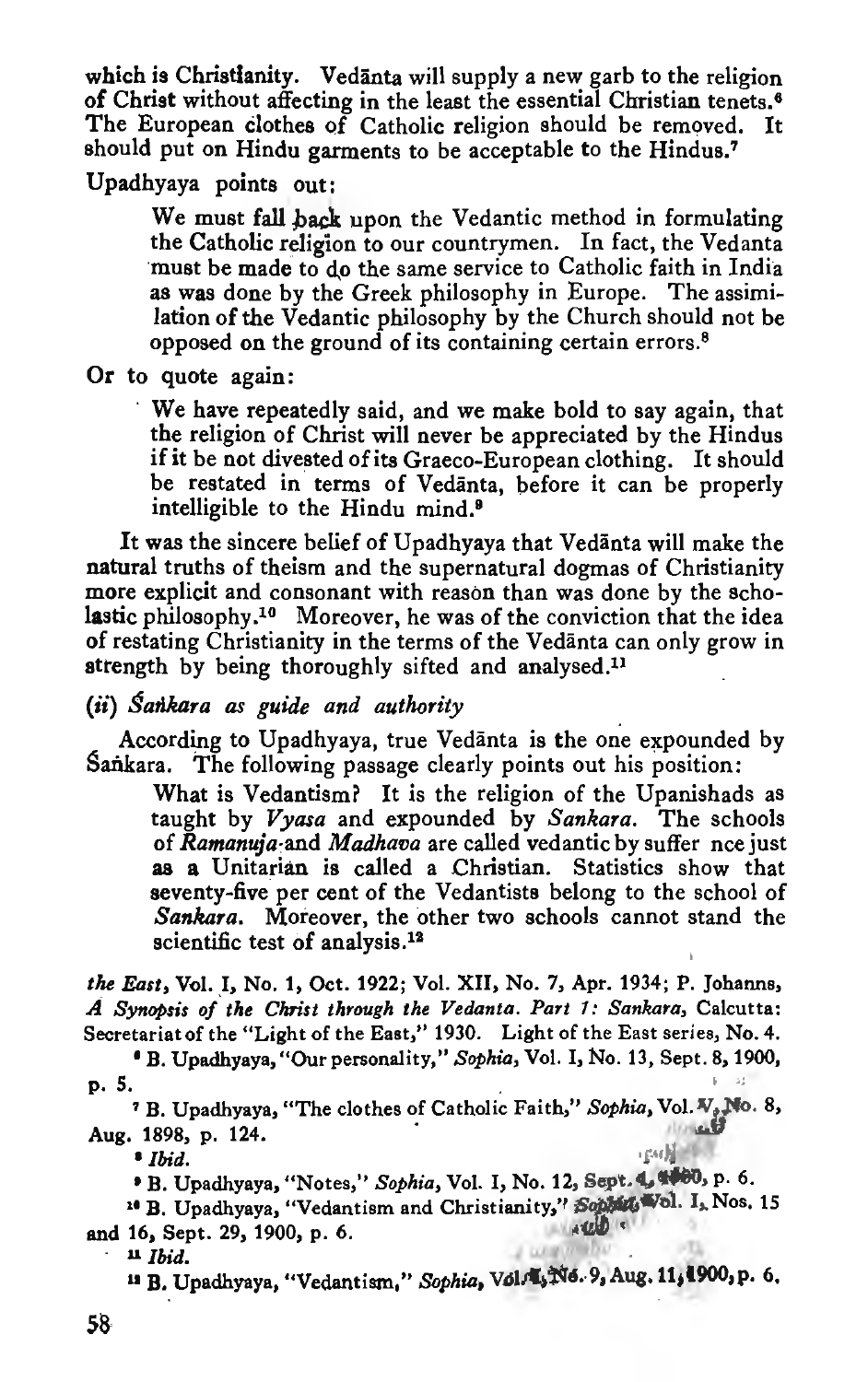It was Sankara's Advaita which he took as a basis to restate Christian thinking. Whenever he puts forward Vedanta thought it is nothing but Advaita Vedanta that he puts forth. "In representing the vedantic doctrines we shall take the *great.Sankara* as our guide and authority."18 At the same time, Upadhyaya strongly believed that Sankara's writings would be totally unintelligible if we were to reject the post-Sankarite traditions. · Sankara has to be understood with the help of *Pancha*dasi and Yoga-vasistha. To quote:

Our humble opinion is that religious scriptures cannot be understood without the help of traditions. The Upanishads without the interpretation of *Vyasa* and *Sankara* are a mere jumble of mystic statements and *Sankara* without *Yogavasistha*  and *Panchadasi* is almost unintelligible.<sup>14</sup>

This dependence of Upadhyaya on post-Sankarite tradition for the interpretation of Sankara has had its consequences and this we have indicated in our evaluation.

Coming to the study of the theological contributions of Brahmabandhav Upadhyaya, first we shall see his doctrine of Trinity as *Satchit-ananda,* then his doctrine of creation as *Maya* and finally the theological points in which he maintained the traditional Christian position.

u B. Upadhyaya, "An exposition of Catholic Belief as compared with the Vedanta," Sophia, Vol. V, No. 1, Jan. 1898, p. 10.

<sup>14</sup> B. Upadhyaya, "Question and answers," Sophia, Vol. I, Nos. 15 and 16. Sept. 29, 1900, p. 11. *Panchadasi* is a popular handbook of Advaita written by Vidyaranya who is also known as Bharatitirtha. Vidyaranya, who.is asso-\_ ciated mainly with the Vivarana school, lived in the 14th century  $A.D.$  In Panchadasi Vidyaranya presents precise definitions of the most important terms in Advaita. Panchadast is mainly concerned with cosmological or metaphysical themes rather than with psychological or epistemological analysis. The definitions of Advaita terms given in *Panchadasi* exhibit this concern. Panchadasi's explanation of Maya as creative power exhibits this concern. Panchadafi also tries to synthesize Vedanta with certain basic Sankyan principles (e.g., the doctrine of the *gunas*) and it clearly shows the way in which Sänkhya was absorbed or made use of by Vedänta. For English translation of *Panchadasi*, cf. Hari Prasad Shastri, *Panchadasi: A Treatise on Advaita Metaphysics,* London: Shanti Sadan, 1956. For the philosophy of Advaita from the point of view of Vidyaranya, cf. T .M.P. Mahsdevan, The *Philosophy of Advaita: with special reference to Bharatitirtha Vidharanya,* Madras: Ganesh &. Co., 1969. The philosophical poem *Yoga-viis#lha* which contains twentythree thousand seven hundred and thirty-four verses deals with Vedanta problems of a radically monistic type. According to its teaching it is only ideas that have some sort of existence and there is no physical world having a separate existence. Sankara would most emphatically refute such a doctrine and hence the philosophy of *Yoga-vasistha* is more like the doctrine of the Buddhist idealists than the position of Sankara. Nevertheless it is true that the post-Sankarite writing *Vedānta-siddhānta-muktāvali* of Prakāśānanda takes a similar position to that of Yoga-vasifha. Yoga-vasifha seems to be a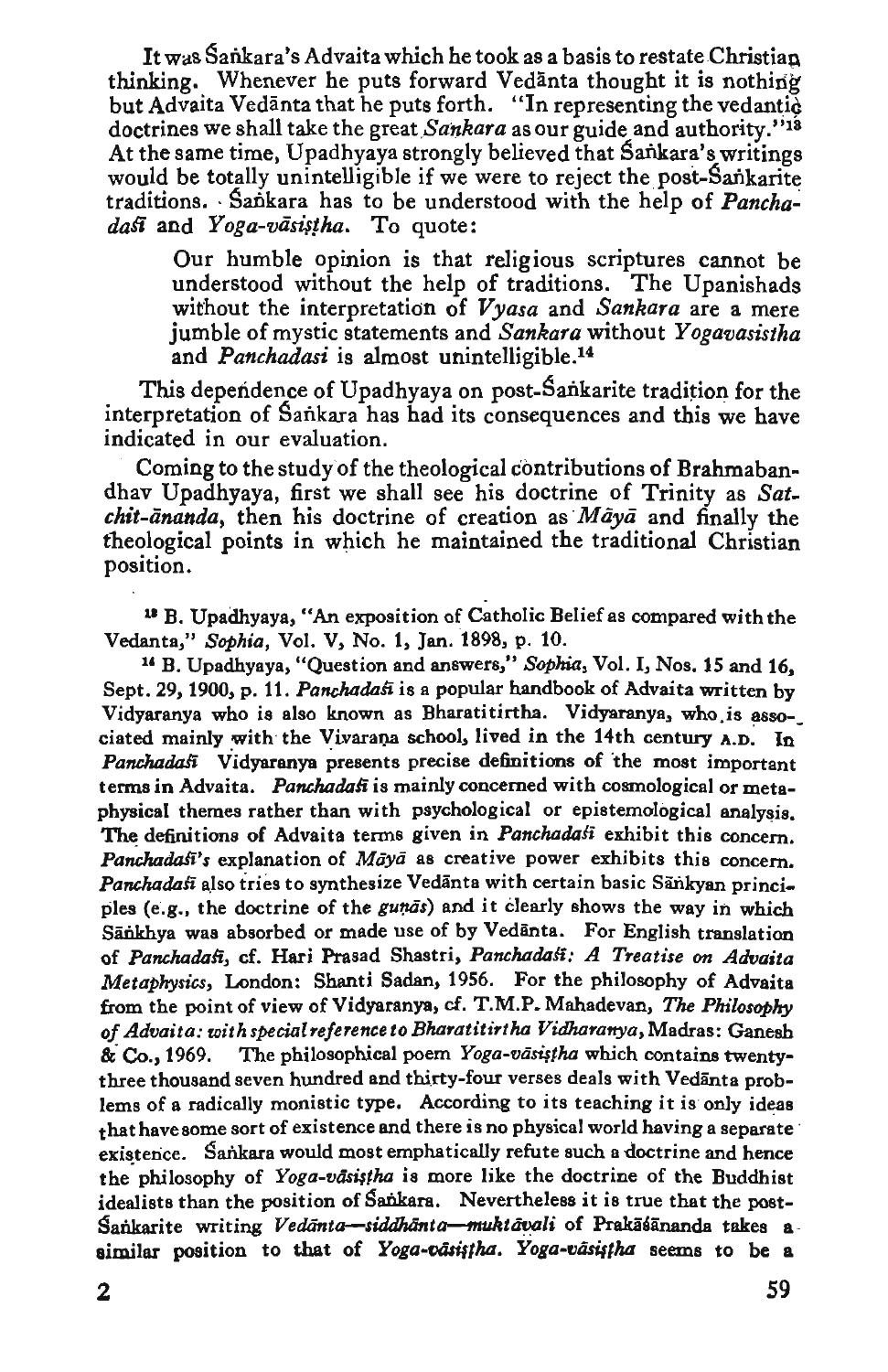# **2. Trinity as Sat-chit-anandam**

## **(i)** *Sat-chit-iinandam in Sankara's writings*

It is the Upanisads and Sankara's writings which Upadhyaya takes as the basis for his explanation of what *Sat-chit-ananda* is. First let us see what, according to Upadhyaya, is the position of this concept in Sankara's Advaita. In Sankara's Advaita, Sat-chit-ananda points to the Supreme Being\_, Brahman. Brahman is *Sat* (Positive Being), *Chit* (Intelligence), *Anandam* (Bliss).

Referring to Sankara's *Brahma-Sūtra-Bhāsya* 2.3.18 and 1.1.12 Brahmabandhav Upadhyaya points out that Sankara held the conception of Brahman as Sat-chit-anandam. To quote:

In refutation of the *Vaiseshik* doctrine that God is potential knowledge, Sankara says: Parasya hi Brahmanah chaitanya*warupatyam amnatam(that* Para brahman is essential knowledge *-chaitanyam-is* spoken of in the Upanishads). He quotes many texts from them against the theory that the supreme Being attains consciousness (vide Bhashya-Vedanta Darsanam, 2.3.18). In his explanation of the Vedanta Sutra *"ananda*mayah abhyasat" (1.1.12) Sankara says: para eva atma ananda*maya bhavitum arhati* (Parabrahman is anandam).<sup>15</sup>

In Sankara's Advaita the Supreme Being is called *Sat-chit-anandam* as well as *Nirgunam*. Both these terms point to Brahman in himself, Brahman as unrelated, and there is no contradiction in meaning between them. Upadhyaya warns that a student of Advaita should be very careful not to misunderstand the term *Nirgunam*. One should not at once conclude from the use of this term that the God of the Vedanta is an impersonal, abstract, unconscious Being. According to Upadhyaya, "Nirgunam means that the attributes which relate the Infinite to the finite are not necessary to His being. For example, Creatorhood is not an intrinsic attribute of the Divine Nature."<sup>16</sup> Brahman is said to be Nirgunam in the sense that He possesses no  $ex$ ternal attributes, no necessary correlation with any being other than his Infinite Self.<sup>17</sup> The conception of Brahman as Nirgunam is not contradictory to the conception of him as Sat-chit-anandam because

Brahmanic modification of idealistic Buddhism written in 9th century A.D., i.e., around the time of Sankara. For the philosophy of Yoga-väsistha cf. Surendranath Das Gupta, *A History of Indian Philosophy*, Vol. II, Cambridge: University Press, 1932, pp. 228-72. Even though Upadhyaya mentions Yoga-vāsistha, in reality it is not *Yoga-vāsistha*, but *Panchadast* which has influenced his Advaita thought. This will be clear when we study his writings on *Māyā* as the best concept to explain the doctrine of creation. It is also worth noting in this connection that Upadhyaya even wrote a commentary on *Panchadafi:* cf. B. Animananda, *Swami Upadhyay Brahmabandhav. A study of his religiaus position,* Part II, p. 9.

<sup>15</sup> B. Upadhyaya, "Hinduism and Christianity as compared by Mrs. Resant," *Sophia*, Vol. IV, No. 2, Feb. 1897, pp. 6-7.<br><sup>18</sup> B. Upadhyaya, "Notes," *Sophia*, Vol. I, No. 4, July 7, 1900, p. 6.

- 
- <sup>17</sup> B. Upadhyaya, "Notes," *Sophia*, Vol. I, No. 2, June 23, 1900, p. 7.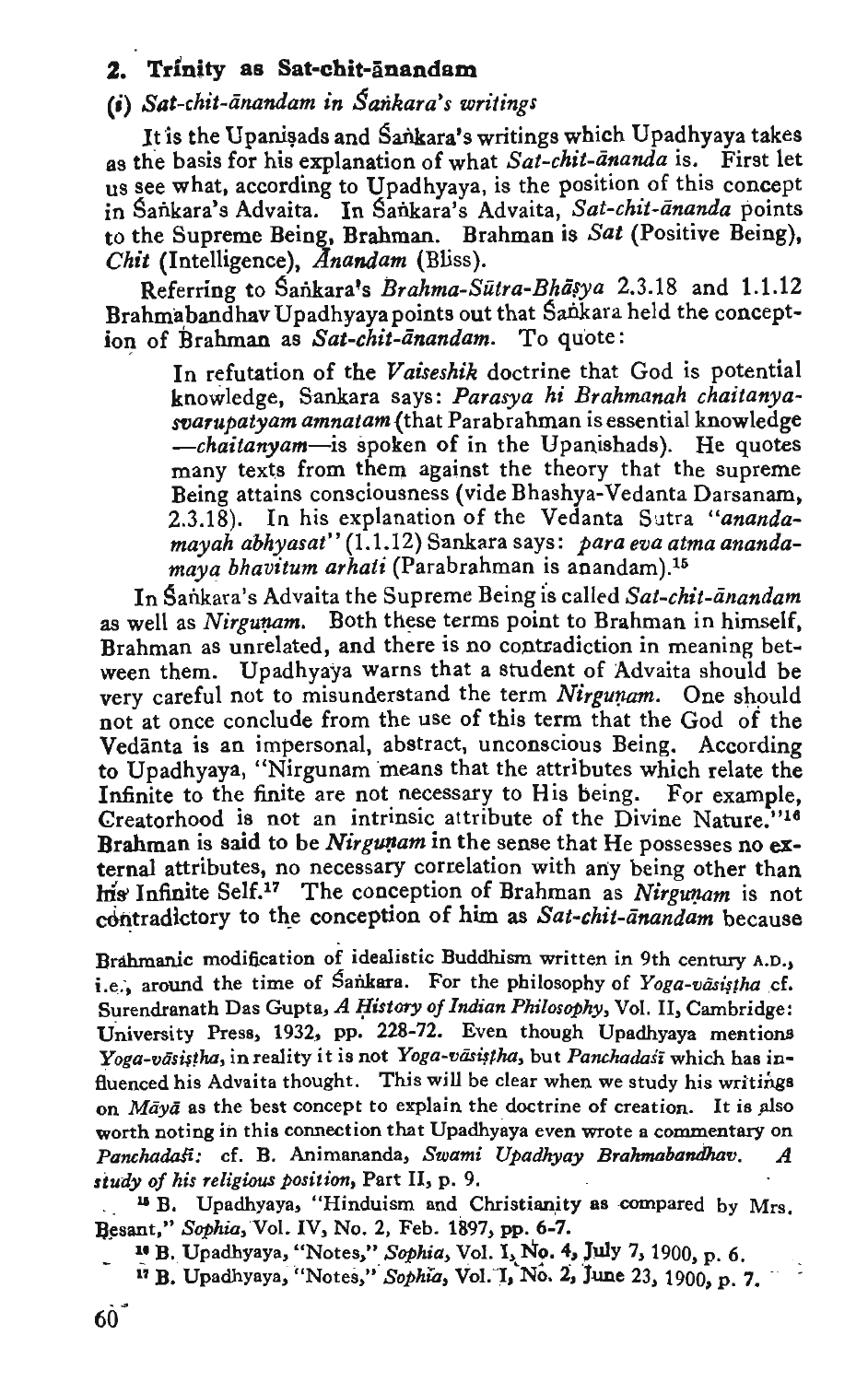the meaning of *Sat-chit-anandam* is as follows: "He is  $Sat$ -existing by himself: He is Chit-self-knowledge, knowing Himself without any external intervention; He is *Anandam-supremely* happy in His self-colloquy."<sup>18</sup> Moreover, it should be noted here that for Upadhyaya, personality means "self-knowledge."<sup>19</sup> So it is wrong to say that the Vedanta has an impersonal conception of God.2o

# $fii)$  Sat-chit-ānandam in the Upanisads

Referring to various Upanisadic verses, Upadhyaya points out that in the doctrine of the nature of God the Vedanta conception and. Catholic belief are exactly the same. 21 Vedanta conceives the nature of God as *Sat* (positive being), *Chit* (intelligence) and *Anandam* (bliss). There are references in the Upanisads to the only one Eternal Being who is the cause of all other beings. Upadhyaya cites the Upanisadic verse: *qtma va indameka evagra asit: nanyat kinchana mishat* (in the beginning there was only one being; nothing else existed).<sup>22</sup> He points out that Parabrahman is *Sat* (being) for nothing cannot be a cause.23 Further he points out the verse Om tat sat (that is being)<sup>24</sup> as the mystic *mantra* of the Vedanta. For explaining *Chit* Upadhyaya quotes the verse *Sa ikshta lokan nu srija iti* (He beheld; shall I create the *lokas?)*  and narrates Sailkara's comment on it: "The great *Sankara* says that He beheld the universe not as yet actualised; He beheld the origin, the preservation and the destruction of the universe. He beheld all these before He had created it."<sup>25</sup> What Upadhyaya infers from this is that Vedanta Rishis had a very clear conception of the universe existing ideally in the intelligence of God from eternity.<sup>26</sup> The further explanation which he gives on *Chit* on the basis of the Upanisads is as follows:

<sup>18</sup>*Ibitl.* 

. "B. Upadhyaya, "Christ's claims to attention," The *Twentieth Century,*  Vol. I, No. 5, May 1901, p. 116.

.~ .•o Summary of the lecture by Upadhyaya, "Hinduism, Theosophy, and ·Christianity," *Sophia,* Vol. IV, No. 12, December, 1897, pp. 1-2; Brahms~ bandhav Upadhyaya may be perhaps the first Christian who proclaimed that 'the conception of God in Advaita Vedanta is not impersonal. This is a truth which is often forgotten by Christians and even by Hindus. Further it is worth noting that, according to Upadhyaya, the philosophical meaning of the term "person" in Catholic theology is "a rational *individuum,* a being endqwed with reason and free will." Cf. B. Upadhyaya, "Hinduism and Christianity as compared by Mrs. Besant," Sophia, Vol. IV, No. 2, Feb. 1897, p. 9. Hence the similarity between the Christian and Vedanta conceptions of God.

<sup>th</sup> B. Upadhyaya, "An exposition of Catholic Belief as compared with the Vedanta," Sophia, Vol. V, No. 1, Jan. 1898, p. 11.

<sup>12</sup> Ibid., p. 13. The reference is to *Aitareya Up.* 1.1.1a. In this article we reproduce transliterations by Upadhyaya without alteration.

. II *Ibid.* 

u *Ibid.* The reference is to *Bhagavad Gita* 17.23.

<sup>14</sup> *Ibid., p.* 14. The reference is to *Aitareya Up.* 1.1.1b and the Sankara *BhiilYa* on it.

 $\triangleq$  *Ibid.*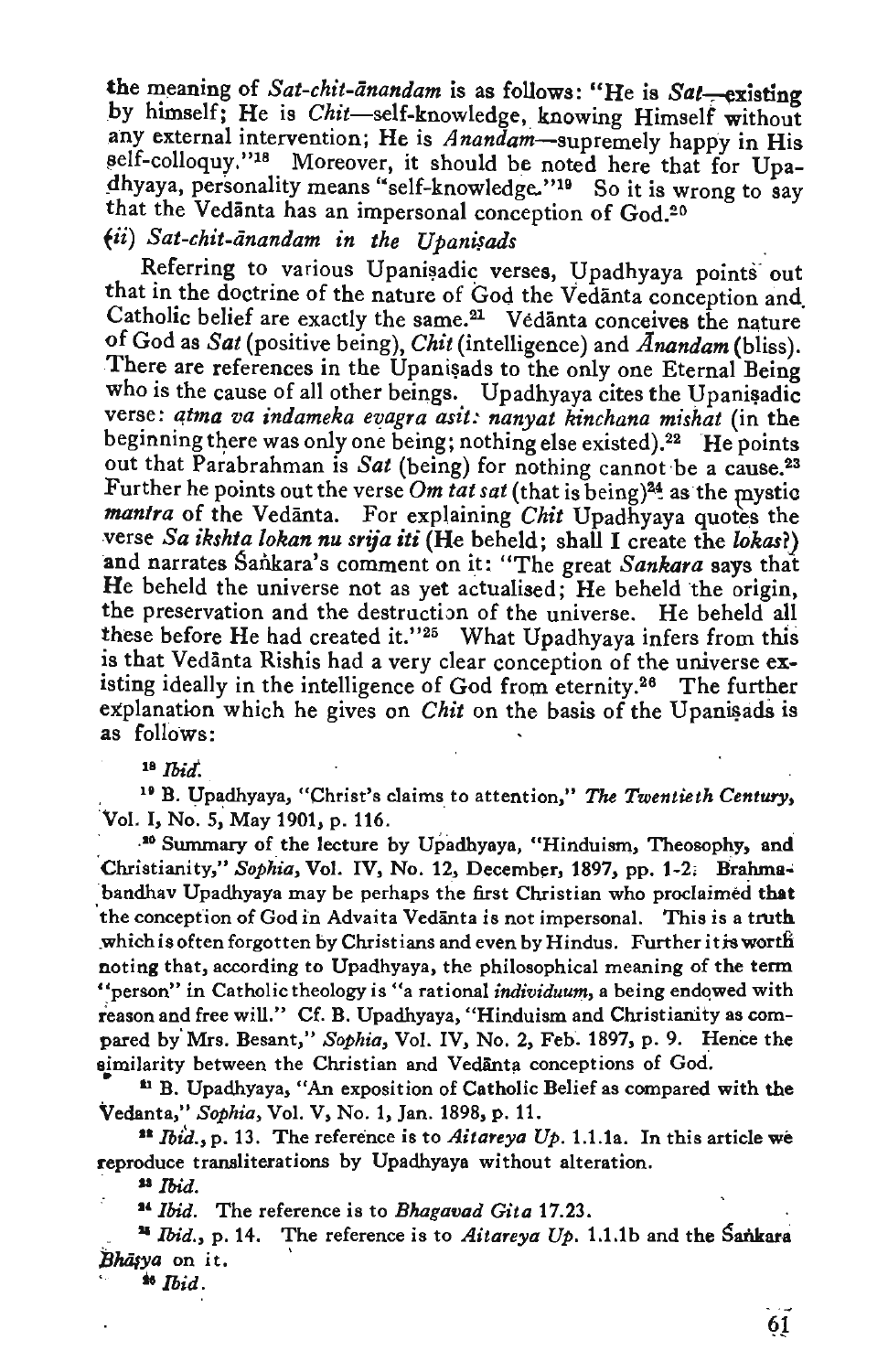Parabrahman, the supreme Being, is essentially *Chit.* For Him to be is to know. It is written in the Upanishads that He<br>grows by brooding (tapas) and His brooding is knowledge. He grows by brooding *(tapas)* and His brooding is knowledge. He reproduces His self as *.Sabdabrahman* (Logos) by *lkshanam*  (beholding). The knowing God is mirrored as the known God in the ocean of *Chit.21* 

To point out the Vedanta position of Brahman as *Anandam* Upa• dhyaya describes the narrative in the *Taittiriya Upanisad* in which through the directions from his father Varuna, Brigu came to the knowledge that Brahman is Bliss,<sup>28</sup> and then writes:

> Bra<sup>t</sup> man is Bliss. He is blessed, ineffably blessed by His very nature. He knows Himself and from that self-knowledge proceeds His eternal beatitude •.. He is in Himself, by Himself  $\ldots$  He affects all things but is not affected in return. He is self-satisfied. He is ananda.<sup>29</sup> self-satisfied. He is ananda.<sup>29</sup>

#### (iii) *Upadhyaya's own explanation of Sat-chit-anandam*

Brahmabandhav Upadhyaya's own explanation of Sat-chit-ānandam can be summarised as follows: we have to admit a self-existent eternal being; otherwise we would be compelled to admit the absurdity of existence proceeding from non-existence.<sup>80</sup> Further, intelligence . alone can relate to that which does not exist, for it can *think the nonexistent.* If something has begun that which began was. *kncwn* by that which existed. Apart from intelligence, beginning is absurd.<sup>81</sup> Moreover, ifthe Eternal Being finds no repose in the Infinite Image of His own being, mirrored in the ocean of His knowledge, then it is wanting in perfection. But to say that the Infinite Being is wanting in perfection is a contradiction.82 Thus is proved *Sat-chit-anandam..88* Now, what does it mean to say that Brahman is *Sat-chit-anandam?* It means that Brahman knows Himself and from that self-knowledge proceeds His eternal beatitude. Brahman is in Himself, by Himself. He is related of necessity only to the Infinite Image of His own Being, mirrored in the ocean of His knowledge. This relation of Being (Sat) to Itself in self-knowledge *(Chit)* is one of perfect harmony, self-satisfaction, beatitude, bliss *(Anandam)*. So *Sat-chit-anandam* shows us

adv by and the family and <sup>2</sup> B. Upadhyaya, "Chit," Sophia, Vol. VI, No. 3, March 1899, p. 238.

<sup>14</sup> B. Upadhyaya, "A Vedantic Parable," *Sophia*, Vol. V, No. 8, Aug. 1898,

p. 119. The reference is to the third *Valli* of *Taittiriya Upanisad*.

<sup>29</sup> *Ibid.* )<br><sup>20</sup> B. Upadhyaya, "Sat," *Sophia*, Vol. V, No. 10, Oct. 1898, pp. 150-51.

<sup>81</sup> B. Upadhyaya, "An exposition of Catholic Belief as compared with the Vedānta," Sophia, Vol. V, No. 1, Jan. 1898, pp. 13-14.

<sup>11</sup> B. Upadhyaya, "Being," Sophia, Vol. I, No. 7, July 28, 1900, p. 7.

<sup>22</sup> In a series of articles entitled "Being" in *Sophia*, Vol. I, No. 2, June 23, 1900, p. 8; No. 3, June 30, p. 7; No.4, July 7, p. 7; and in No. 6, JUly 21, p. 7, Upsdhyaya shows that self-existence is a necessary content of beirig and that being is eternal, immutable, infinite and one. In the last of the same aeries, No. 7, July 28, 1900, p. 7, he also proves that the necessary contents of being are *Sat* (self-existence), *Chit* (intelligence) and *Antmtiam* (bliss),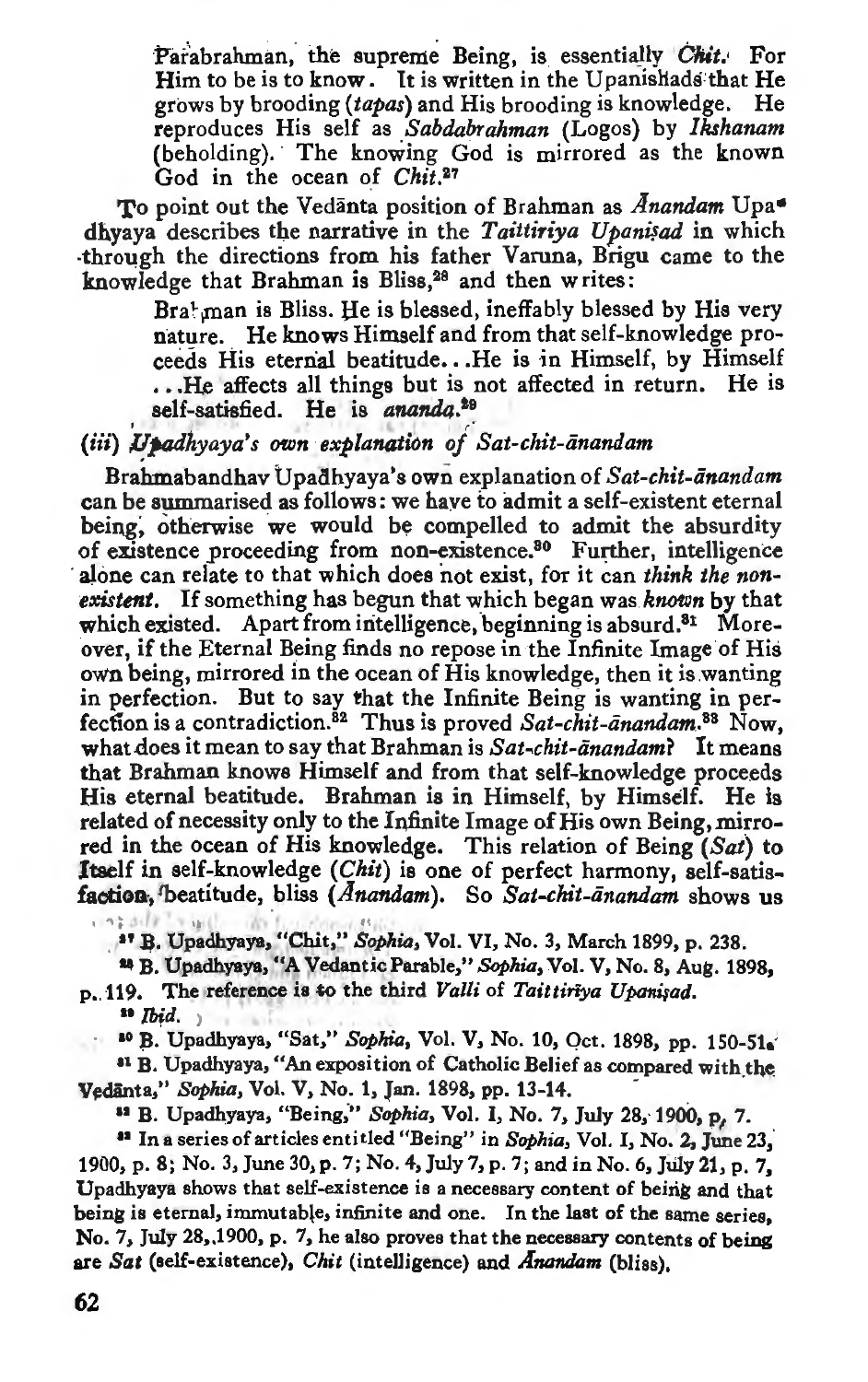how Brahman is ineffably blessed in Himself; blessed in His very nature.<sup>84</sup>.

(iv) The Christian doctrine of God as Trinity is exactly the same as the *Vedanta conception of Brahman as Sat-chit-iinandam* 

. Upadhyaya explains the Christian doctrine of God as Trinity, the Father, the Son and the Holy Spirit in the following way:

God comprehends Himself by one act of eternal knowledge. The knowing self is the Father, the known self or the self-be· gotten by His knowledge is the Son; and the Holy Ghost is the Spirit of reciprocal love proceeding from the Father and the Son.<sup>35</sup>

Upadhyaya compares Sat-chit-ānandam, the nature of Parabrahman, with the Christian doctrine of the nature of God and proclaims:

We can boldly and safely affirm that this Vedantic conception of the nature of the supreme Being marks the terminus of the flight of human reason into the eternal regions. The Catholic belief is exactly the same. God is the only eternal being; He is purely positive for the particle 'not' cannot be predicated of Him. He knows Himself and reposes in Himself with supremest complacency.<sup>36</sup>

Upadhyaya wrote a Sanskrit hymn *Vandl Saccidanandam37* in'adoration of Parabrahman who in Catholic faith is referred as Father, Son and Holy Spirit. As an explanation of the hymn, he writes that the hymn

<sup>1</sup> <sup>34</sup> B. Upadhyaya, "A Vedantic Parable," *Sophia*, Vol. V, No. 8, Aug. 1898 p. 119; "Being," *Sophia,* Vol. I, No.7, July 28, 1900, p. 7.

<sup>31</sup> B. Upadhyaya, "Hinduism and Christianity as compared by Mrs. Besant,'' *Sophia,* Vol. IV, No.2, February, 1897, p. 8; cf. also "Question and answers,'' *Sophia,* Vol. I, No. 11, August 25, 1900, p. 7.

<sup>46</sup> B. Upadhyaya, "An exposition of Catholic Belief as compared with the Vedānta," Sophia, Vol. V, No. 1, Jan. 1898, p. 11. Specially note Upadhyaya's wording *'exactly the same'.* But the pity is that when we read writings on Upadnyaya, wa notice most of them misinterpret this most important point of Upadhyaya's theological thinking. For example, Robin Boyd says: "Brah mabandhav is not a Hindu drawing an interesting 'parallel between Saccidinanda and the Trinity. Rather, having come himself to know God in Christ, his own personal experience of God is triune, and he finds the Vedantic teaching fulfilled nere in a more meaningful way even than in Sailkara. And so, for the benefit of his countrymen, he is led. to explain the mystery of the Godhead, the *real* meaning of Brahman, in terms of the Trinitarian Saccida*nanda": An Introduction io Indian Christian Theology,* p. 73. See also pp. 71. and 74. Even Kaj Baago is of the opinion that Upadhyaya presents the doctrine of Trinity as "the solution to the problem of how Brahman is to be known": *Pioneers of Indigenous Christianity, p. 40.* 17 B. Upadhyaya, "Our new canticle," *Sophia,* Vol. V, No. 10, Oct .. 1898,

pp. 146-47. The hymn is mainly an exposition of the Christian doctrine of Trinity and does not have any theological significance in the context of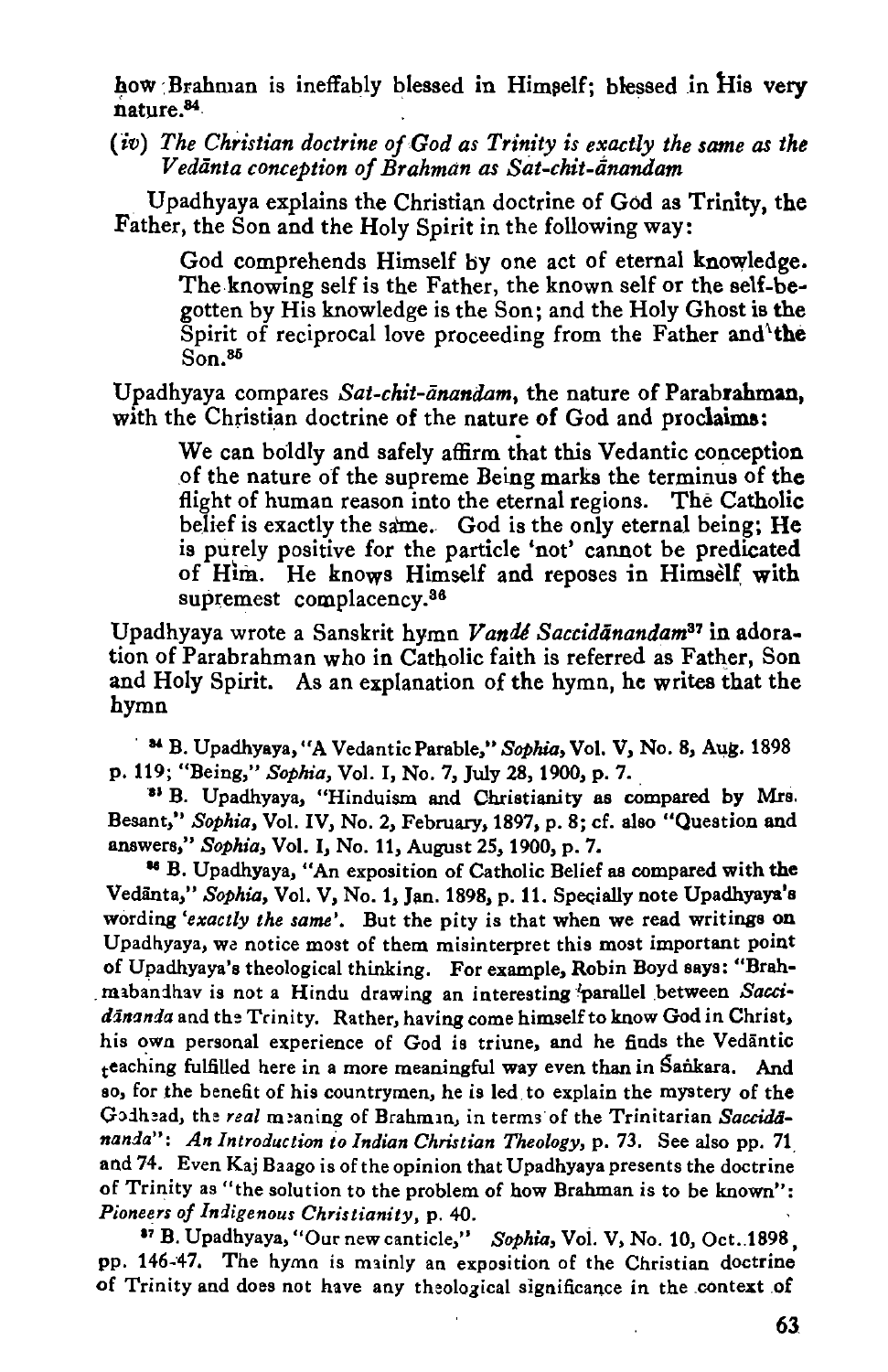is an adoration of that ancient *Parabrahma*, the Supreme Being whose eternal act finds, according to Catholic faith, an adequate resultant within His own Self, who is not obliged to come in contact with finite beings for the sustenance and satisfaction of His nature. His knowledge is fully satisfied by the cognition of the Logos, the infinite Image of his Being, begotten by thought and mirrored in the ocean of His substance. His love finds the fullest satisfaction in the boundless complacency with which he reposes on his Image and breathes forth the Spirit of bliss.<sup>88</sup>

### (u) Revelation in Jesus Christ is the further clarification and affirmation *of God as Sat-chit-ananda*

An important point to be noted is that even though Brahmabandhav Upadhyaya equates *Sat-chit-ananda* with Trinity, he also points out the limitation of reason and need for revelation to understand the inner life of God.<sup>39</sup> Upadhyaya explains the problem facing the Vedantins which they could not solve as it was beyond the solution of human reasón:

How were His infinite knowledge and bliss satisfied within Himself? For, if He had to go out of Himself to satisfy His knowledge and appease the craving of His love, He would be a wanting, a conditioned being. How was relationship compatible with the Absolute nature of the Godhead? This was the problem before them. It was a problem beyond the solution of human reason. So they failed... the result was that they

Upadhyaya's theological thinking. It would be misleading to look for theology jn poetry. What is more important than the hymn is the explanation which Upadhyaya gives to the hymn. Still, it is significant to note that all the words used to explain Trinity are put as adjectives to *Saccidananda* and adoration is to *Saccidananda.* Moreover in the hymn, *bhavaurkshabijamabijam* (the rootless principle of the tree of existence) denotes *Sat; chinmayariipa* (one whose form. is' cintellisence) denotes *Clrit; saccid&melanosaranam* (one who proceeds from the union of *Sat* and *Chit*) and *anandaghanam* (intense bliss) denotes *Ananda*. But it is to be noted that if we isolate this hymn from the rest of Upadhyaya's writings on Trinity as *Saccidananda* and interpret it, such an interpretation would be totally misleading as has been proved in the case of G. Gispert-Sauch, "The Sanskrit hymns of Brahmabandhab Upadhyaya," *Religion and Society* (see.note 2). Upadhyaya does not in his theology give "new meaning" (p. 68) to the Vedanta concept *Saccidiinanda,* nor are the terms heavy with mythological or historical associations (pp. 68-74) relevant to his theology of Trinity as *Saccidiinanda* as Gispert-Sauch thinks. Joseph Mattam, "Interpreting Christ to India Today: The Calcutta School," *The Indian Journal of Theology* (see note 2), is also misleading as reference is given to this hymn alone (p. 195) to explain Upadhyaya's doctrine of Trinity as *Saccidiinanda.* 

<sup>11</sup>B. Upadhyaya, "Our new canticle," *Sophia,* Vol. V, No. 10, Oct. 1898• p. 146.

•• B. Upadhyaya, "Being," *Sophia,* Vol. I, No. 7, July 28, 1900, p, 7; "Need Of. revelation," *Sophia,* Vol. I, *No.6,* July 21, 1900, p. 9.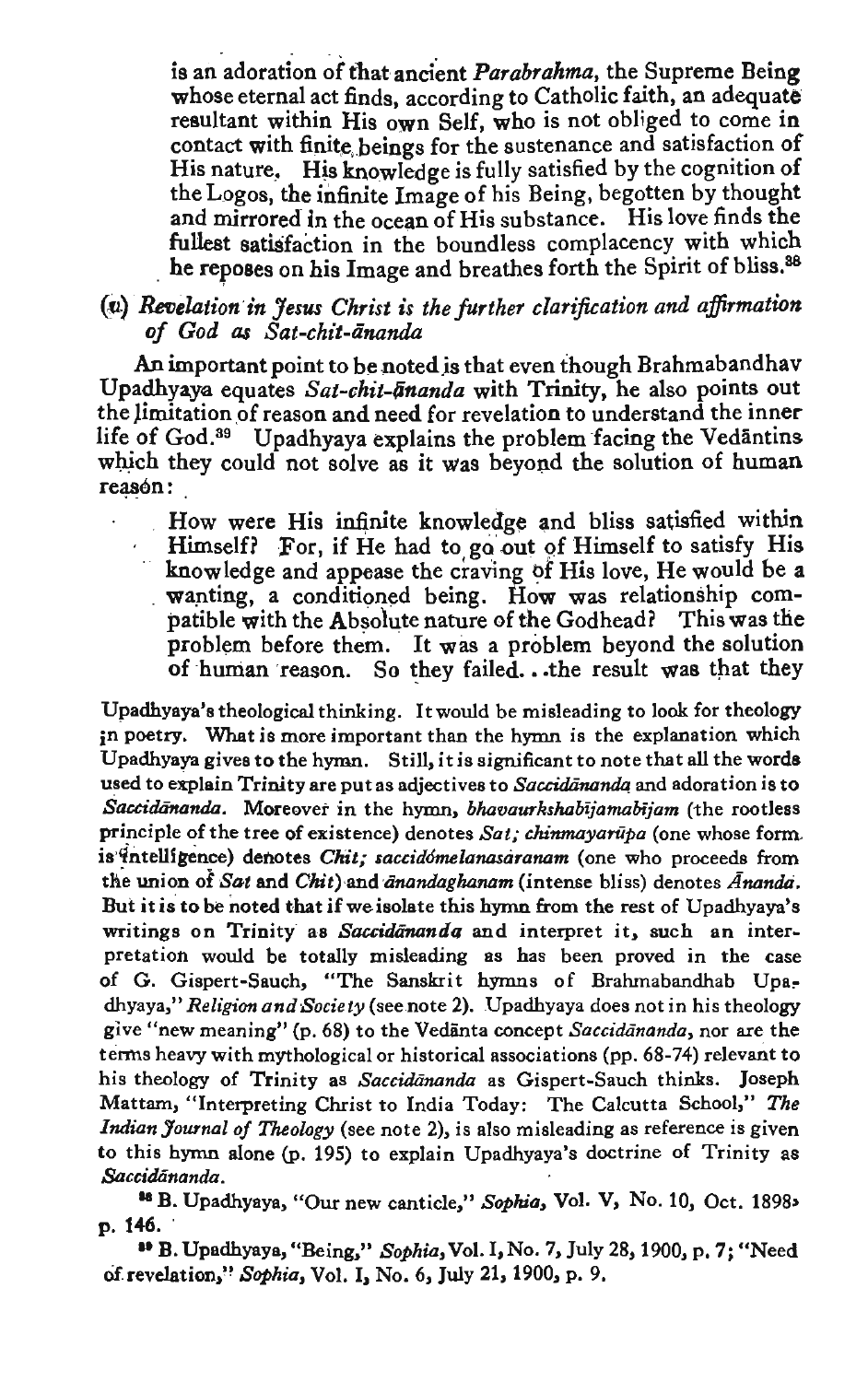came to hold that the idea of the infinite was not for all; it was too subtle for the undeveloped intellects of common people... $40$ 

Through reason we can know that the self-existent Being is necessarily intelligent. But reason cannot tell us how its intelligence is satisfied within the term of its being, what is that which distinguishes the generating self from the eternally generated self. For, in self-cognition, some note or notes are necessary to distinguish the subject from the object. With regard to finite ego this is provided from outside, while in the act of divine self-knowledge foreign intervention is impossible.<sup>41</sup> Upadhyaya shows that here the revelation of God in Jesus Christ points to an answer:

Revelation teaches us... that the differentiating note in Divine Kno ledge is the response of intelligence. God begets, in thought, His infinite Self-Image and reposes on it with infinite delight while the begotten Self acknowledges responsively His eternal thought-generation. 42

Jesus Christ acknowledges responsively His eternal thought-generation from the Father. Between Him and the Father, there is no division in the divine substance; it is a relation of perfect reciprocity. This relation is the revelation of the true relation between *Sat* and *Chit,* as well as the revelation of *Anandam*, the result of that relation.<sup>48</sup> So the revelation of God in Jesus Christ is the further clarification and affirmation of God conceived as Sat-chit-ananda. "Jesus Christ has declared that God is self-related by means of *internal* distinctions that do not cast even a shadow of division upon the unity of His Substance."<sup>44</sup> Man had wondered whether being is void of any relation and thus unintelligible. Hence he had also wondered whether God is knowable only in his causal aspect as related to His manifestations. Jesus Christ has solved this problem which puzzled the intellect of man.<sup>45</sup> Through Jesus Christ we are able to behold God as he is in Himself, living in communion of self-relation within Himself. To quote:

Jesus Christ has told us that there is a response of knowledge in the God-head. God knows His own self-beg9tten in thought and is known in return by that Begotten Self. .. This unique revelation gives us a glimpse of the inner life of the Supreme Being. God reproduces in knowledge a co-responding, acknow--

<sup>40</sup> Summary of the lecture by Upadhyaya, "Hinduism, Theosophy and Christianity," *Sophia,* Vol. IV, No. 12, Dec. 1897, p. 2.

• <sup>1</sup>*Ibid.,* B. Upadhyaya, "The Incarnate Logos," *The Twentieth Century,*  Vol. I, No.1, Jan. 1901, p. 6.

<sup>42</sup> "The Incarnate Logos," p. 6.

<sup>43</sup> *Ibid.*, pp. 6-7; cf. also "Hinduism, Theosophy and Christianity," Sophia, Vol. IV, No. 12, Dec. 1897, pp. 4-5.

" B. Upadhyaya, "Christ's claim to attention," *The Twentieth Century,*  Vol. I, No. 5, May 1901, p. 116.

 $115.$   $115.$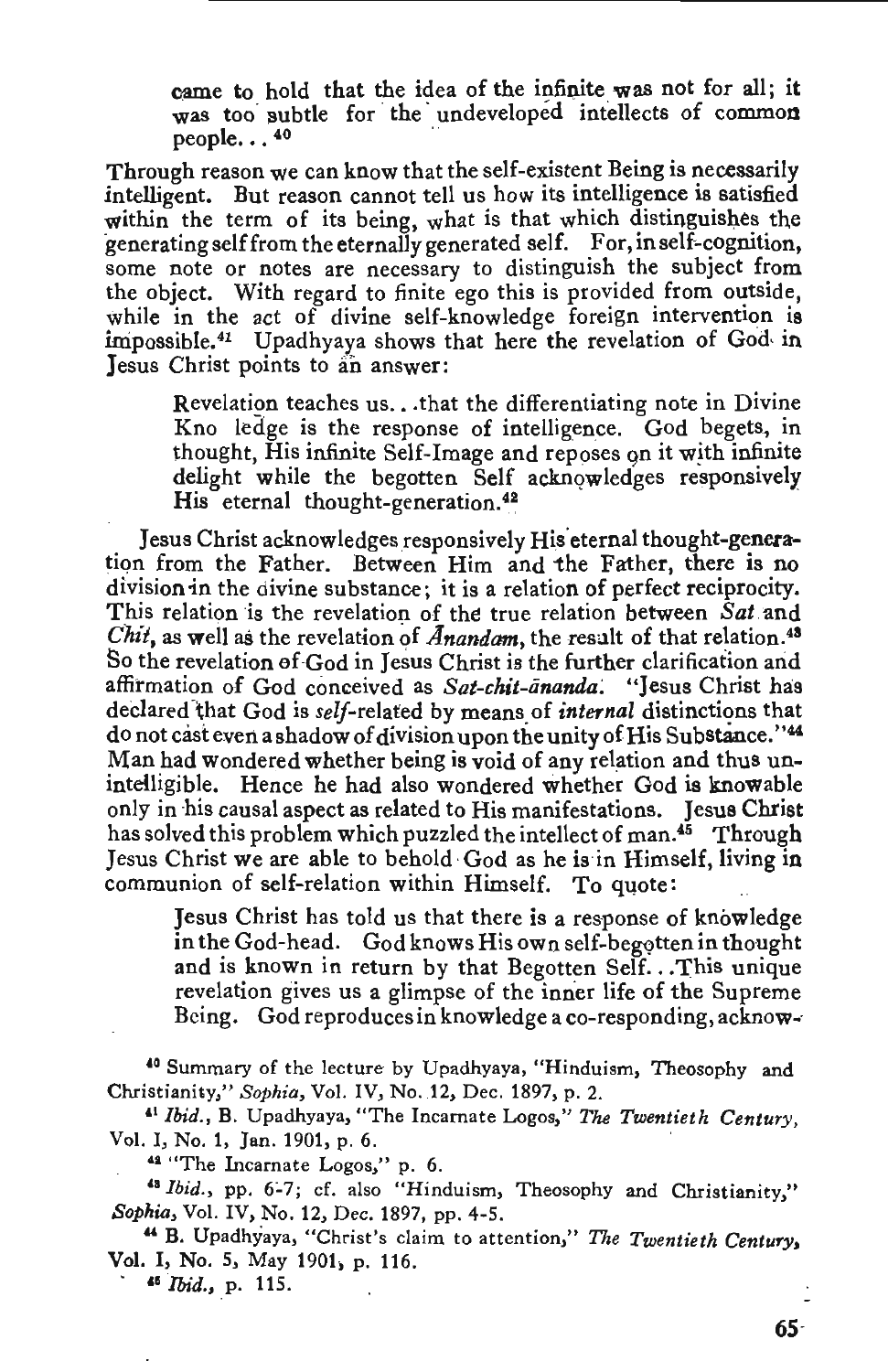ledging Self-Image, and from this colloquy of Reason proceeds His spirit of Love which sweetens the Divine Bosom with boundless delight.<sup>46</sup>

#### **3.** Maya the Best Concept to Explain the Doctrine of Creation

### (i) *Sankara's position regarding the reality of the world and the meaning of the word Miiyii*

Brahmabandhav Upadhyaya points out<sup>47</sup> that both Vyasa and Sankara,<sup>48</sup> against the Buddhist School which held the world to be a passing dream, plainly and unmistakably declare that this world is not a dream. The reasons they put forward are:  $(a)$  There is an essential difference between the nature of the dream world and that of this external world of ours. The dream world is utterly wanting in coherence while the external world is characterised by persistent coherence. (b) The unreal character of the dream is realised as soon as we rise from sleep. But in our state of waking consciousness we never think the same of the world around us. Nevertheless, as Upadhyaya admits, the world is repeatedly compared in the Vedanta, both by Sankara and Vyasa, to a dream. This paradoxical language can be reconciled by understanding the true sense in which Vedanta compares the world to a dream. Upadhyaya explains:

When we have a dream we imagine the objects and events we dream about to be possessed of *independent* existence, whereas they are merely the product of our brain. In like manner, when perceiving this external world through the sense *we imagine it to be an independent reality, existing by itself and* not as the product of the Divine Mind and Will, then verily our perception of the world may be fitly styled a dream. And it is exactly in this sense and only to this extent that the Vedanta likens the world to a dream.<sup>49</sup>

*Māyā* is the concept put forward by Vedanta to explain the world. The word does not signify that the world is an illusion. What it means is that if we attribute to the world independent and underived existence, then we are creating a perverted and false appearance of the world and it is that creation of our stupid and evil fancy which is an illusion. Upadhyaya in a series of articles entitled Maya<sup>50</sup> gave prooftexts from Sankara to show that the concept of Maya does not signify the world as illusion. *Brahma Sūtra Bhāsya* 2.2.28 and 29 hold the doctrine of the objective existence of the world; 1.1.2 says that there can be no question about preservation and dissolution of things unless

<sup>46</sup> *Ibid.*, p.,116; 'cf. also "The Incarnate Logos," p. 7.<br><sup>47</sup> B. Upadhyaya, "Question and answer: Maya," *Sophia*, Vol. 1, No. 2, June 23, 1900, pp. 8-9; cf. also "The true doctrine of Maya," *Sophia,* Vol. VI, No. 2, February, 1899, p. 227.

<sup>48</sup> The reference is to *Brahma Sūtra Bhāsya* 2.2.28, 29.

<sup>49</sup> "Question and answer: Maya," pp. 8-9.<br><sup>50</sup> B. Upadhyaya, "Maya," *Sophia*, Vol. I, No. 17, Oct. 20, 1900, pp. 6-7; No. 18, Oct. 27, pp. 6-7; No. 19, Nov. 3, pp. 6-7; No. 20, Nov. 10, p. 6.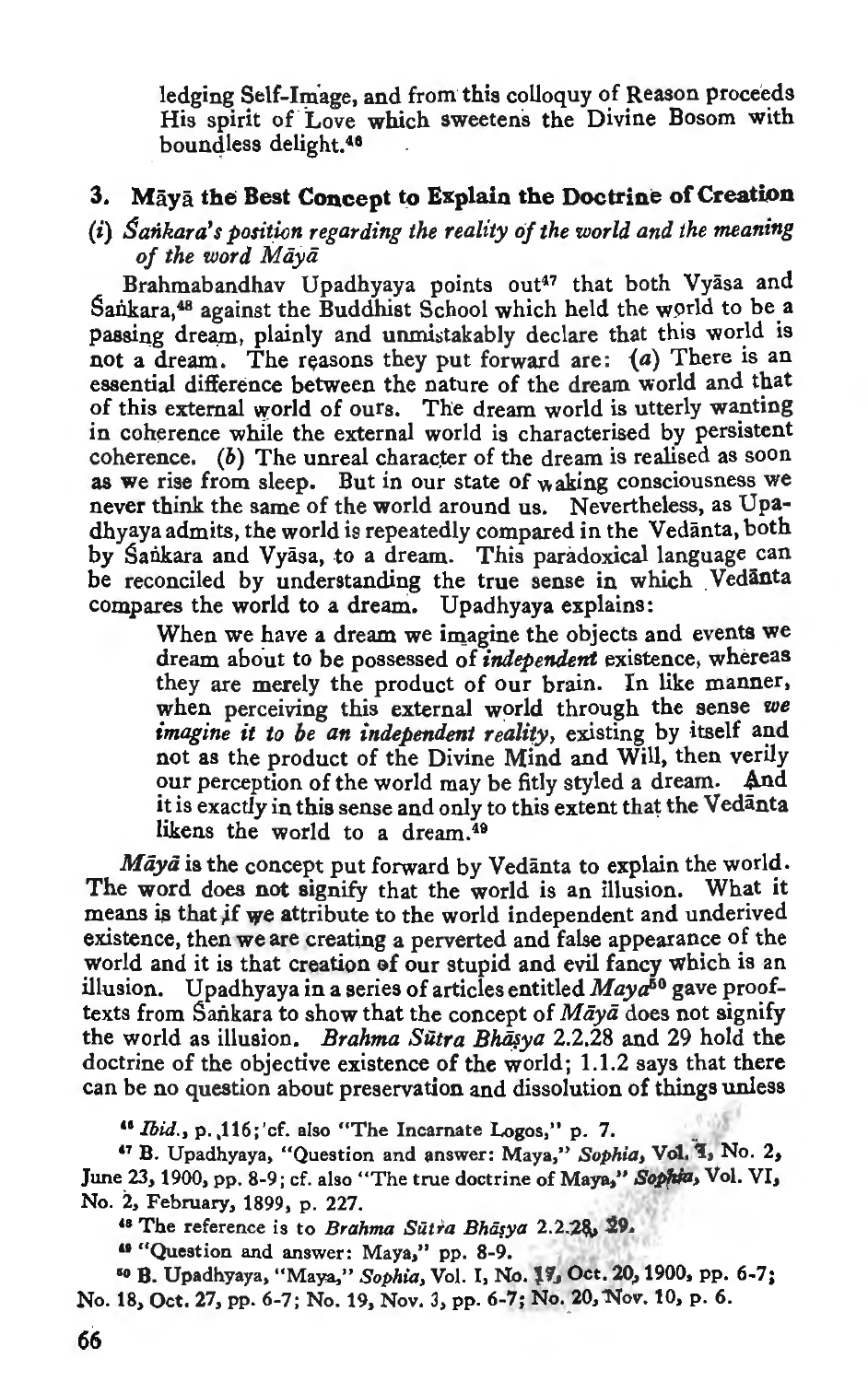they have acquired being *(labdhasattaka);* the first chapter of the Bh $\bar{a}$ ya and 2.1.13 point to the distinction between individual souls and material objects, and the first cause; and between cause and effect respectively. But that distinction is not as Madhava or Ramanuja think. Therefore 2.1.14 lays down the non-separateness of the universe from God. Here Sankara shows that the Vedanta, while boldly inculcating the utter nothingness of the universe looked at from the standpoint of intrinsic ontology (paramartha), strenuously insists at the sam~ time on the contingent ( *vyavahiirika)* existence of finite beings.

Further, from Sankara's central teachings Upadhyaya derives the notion that the universe cannot be the mere sport of Brahman or be a mere illusion:

The universe cannot be the mere sport of *Brahman,* for as Sankara says: He is all-knowing, intelligent, pure knowledge  $(Bhashva—adhvava 1, pada 1, 4)$ ; and that which proceeds from Him (adh. 1, pada 1, 2) must have some reason; though, because He is free and absolutely self-sufficient, as the *Acharya* (teacher) rightly asserts in the same place, it is the result of choice and not of necessity. Neither can it be an illusion-mere non-being appearing to be being-for *Brahman* is "free from sin" (Bhashya 1, 1, 20 and Chandogya Upanishad 8, 7, 1) or rather goodness' Itself, just as He is know ledge Itself; and illusion, which is error, cannot proceed from knowledge.<sup>51</sup>

*(ii)* The Upanisads and Panchadast on creation

Upadhyaya also refers to the Upanisadic view of creation. "The *Upanishads* say that creation is an overflow of the bliss (anandam) which sweetens the Divine bosom; it is not a product of necessity but of superabundance."<sup>52</sup> Again, referring to the *Aitareya*, and Again, referring to the *Aitareya*, and *Chandogya Upanisads* he says that creation is by the free determination or will of the *Atman:* 

In the Aitareya Upanishad it is written that the *Atman* alone lives from eternity, before all, with all and after all. He created this world by *sankalpa* (free determination of will). So it is in the Taitteriya Chandogya. This *sankalpa* plainly indicates that he is *mukta* (free internally as well as externally) in the creative act. If there had been any necessity, there could be no free determination *(sankalpa). <sup>63</sup>*

n B. Upadhyaya, "The true doctrine of Maya," *Sophia,* Vol. VI, No. 2, Feb. 1899, p. 225.

n B. Upadhyaya, "Two mysteries," *Sophia,* Vol. I, No. 8, Aug. 4, 1900, p. 7. The possible references are to the verses in the third *Valli* of *Taittiriva*  $U_p$ . This third *Valli* of *Taittiriya Up.* is called *Ananda Valli.* Brhadāranyaka  $\hat{U_p}$ . 2.4.5 may be an indirect reference according to which it is because the Self is mirrored in things that they are dear to us.

<sup>53</sup> B. Upadhyaya, "Question and answers," *Sophia*, Vol. I, No. 14, Sept. 15, 1900, p. 7. The possible references are *Aitareya Up.* 1.1.1; 1.3.1; *Chiindqgya Up.* 6.2.3; 7.4.1-3. ·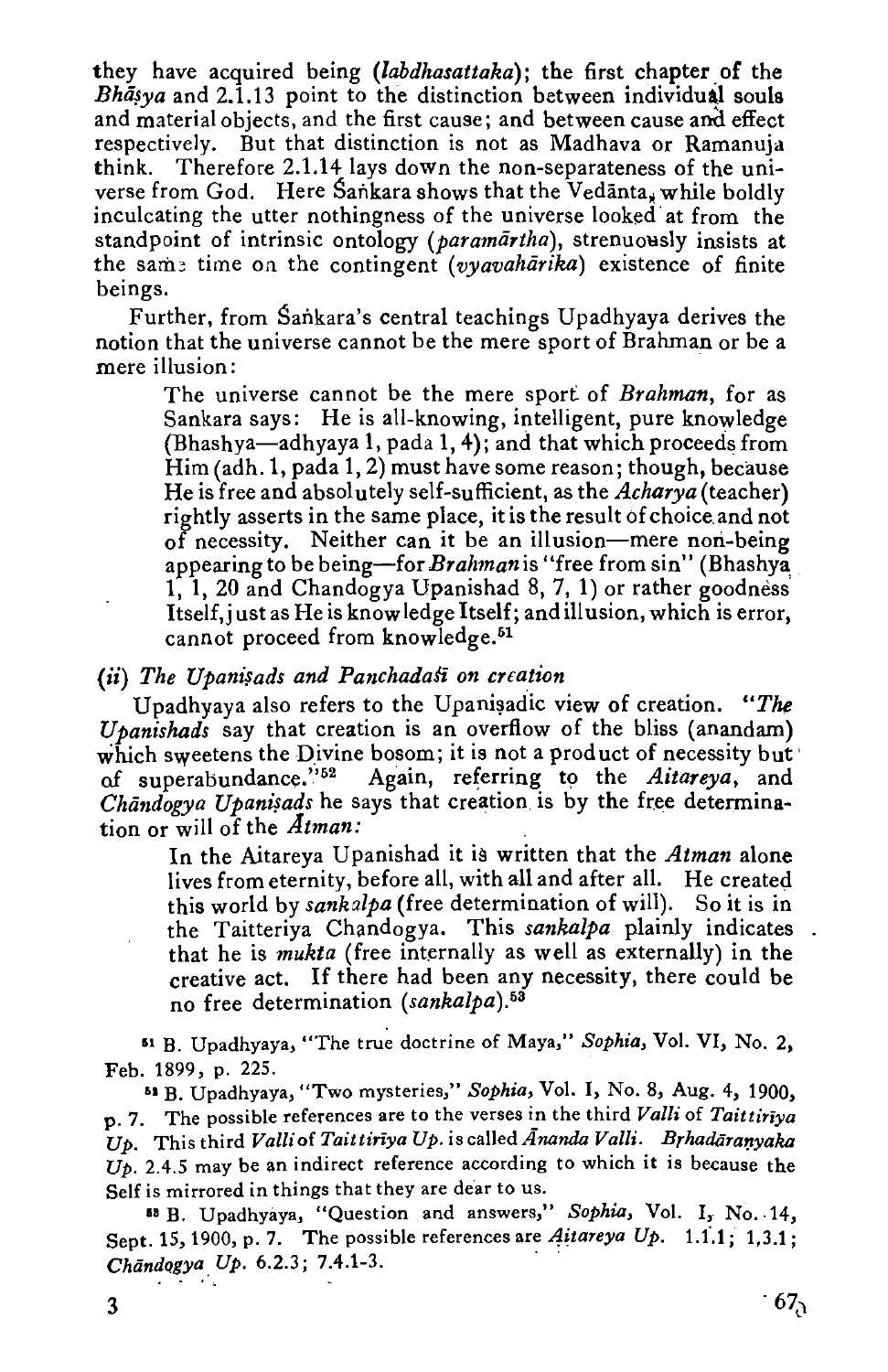Brahmaban'dhav Upadhyaya also quotes $54$  a number of verses from *Panchadafi,* to show that *PanchadaSi,* like Sankara, emphasises the doctrine of the objective existence of the world:

In the beginning there was Atman (Supreme Being); He contemplated : should I create?-and created the *lokas* (worlds) by His will *(sankalpa)*. So declare many *Rik* hymns.<sup>55</sup>

The creative will of God is the cause of the origination of this world, and the human determination *(sankalpa)* is the cause of the world as related to man and enjoyed by  $\lim_{n \to \infty}$ .

There can be absolutely no subjective world of objects if there be no external existence.<sup>57</sup>

Moreover, *Panchadasi* teaches that the objects we perceive possess being ( *asti),* intelligibility ( *bhati)* and goodness (priti)58 and U padhyaya points out that these three attributes correspond with the Being *(Sat)*, Intelligence *(Chit)* and Bliss (*Anandam*) of Brahman, the cause of all things.69 The finite possesses only a communicated existence. Inanimateness manifests His Being, sentience, His Intelligence and rationality His Bliss.<sup>60</sup>

### (iii) *Upadhyaya's conclusions on the Vedanta teaching of Maya*

Upadhyaya's conclusions regarding the Vedanta teaching of *Maya*  can be summarised as follows: Vedanta holds the reality of the objective world. It also holds the ontological *(paramarthik)* nothingness of the finite. The origin of this world does not lie in the substantial differentiation or manifoldness of the Brahman or in the modification of the supreme cause. There can be no division or change in Brahman; The world has originated by *vivarta,* a kind of communication which does not modify the communicator. "There are three kinds of causes: (a) *Arambhaka* (b) Pariņāmi and (c) Vivarta. The first implies production of effects by combination, the second by transformation and the third by will-causation (sankalpa)."<sup>61</sup> In Vedanta, creation is by *flivarta,* that is by will-causation. This is the meaning of *Maya. Maya* signifies the will-power *(sankalpa)* of God.<sup>62</sup> It means that . creation is by the power *(/akti)* of the will *(sarikalpa)* of God.68 Creation arises from God's freedom. The desire of creation freely proceeds from His *Chit.* 8' The term *Maya* involves three truths:

**aa** B. Upadhyaya, "Maya," Sophia, Vol. I,·No. 18, Oct. 27, 1900, pp. 6-7. II *Panchadali,* 4.5.3.

- 
- II *Ibid.,* 4.5.18. <sup>57</sup> Ibid., 4.5.35.
- EB *Ibid.*, 13.5.73.
- II B. Upadhyaya, "Maya," (see note 54).
- 
- <sup>40</sup> Ibid.; cf. *Panchadas*i, 15.20.21.<br><sup>41</sup> B. Upadhyaya, "Maya," Sophia, Vol. I, No. 20, Nov. 10, 1900, p. 6.  $\Pi$  Ibid.
- <sup>68</sup> Cf. *Panchadaši*, 4.5.3; 4.5.18.
- **"B.** Upadhyaya, "Chlt," Sophia, Vol. VI, No. 3, Mar. 1899, p. 239.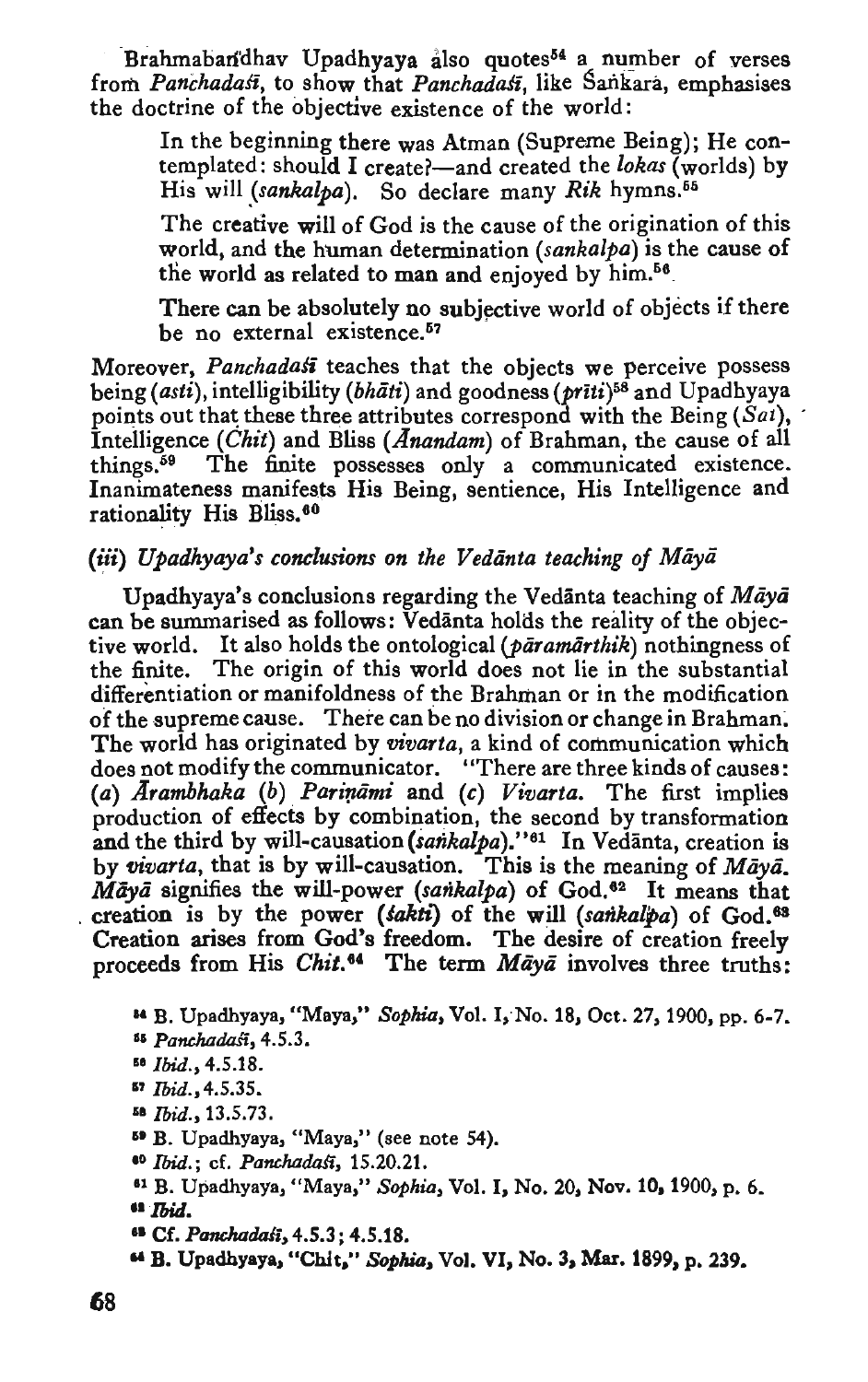(a) God is not necessarily a creator; (b) creatures are non-beings, transformed as it were into being;  $(c)$  the transformation is caused by the mysterious power of the will of God.<sup>65</sup> Hence Upadhyaya would say that *Maya* is

the fecund Divine power *(sakti)* which gives birth to multiplicity. This fecundity is called Maya because its character is inscrutable. It is eternal but its operation is not essential to the being of God. By it non-being *(asat)* is made being *(sat).* <sup>68</sup>

He points out that, according to Vedanta, this creative fiat cannot be *sat* (necessarily existent), because God cannot have any necessity to create; nor can it be non-existent, for it is the power of God; nor can it be a mere accident, because there can be no accident in the Eternal. Hence it is called *Māyā*, something like a mystery, a magical illusion. to the finite intellect of man.<sup>67</sup>  $\overline{M}$ *aya* is neither real or necessary, nor unreal, but contingent.<sup>68</sup> Thus Upadhyaya was honestly trying to present the Vedanta meaning of the concept  $M \bar{a}y \bar{a}^{69}$  and it was to this Vedanta understanding of *Maya* that he was comparing the Christian doctrine of creation to establish the identity between the two doctrines.

#### *(iv) The Vedanta doctrine of Miiyii which explains creation and the Christian doctrine of creation are identical*

-The point Upadhyaya wants to communicate is that the Vedanta doctrine of *Maya* and the Christian doctrine of creation are exactly identical. He compares<sup>70</sup> the Christian doctrine of creation as explained by St Thomas Aquinas with the concept *Maya* and points out the following similarities:  $(a)$  Maya signifies that the creation has no being in itself; what it bas is derived being. What St Thomas calls *creatio passiva* is exactly the same. It is the habitude of having being from another and resulting from the operation of God.<sup>71</sup> (b) In the Upanisads, Brahma Sūtra and its Bhasya by Sankara (1.1.13

n B. Upadhyaya, "Maya," *Sophia,* Vol. I, No. 20, Nov. 10, 1900, p. 6.

" B. Upadhyaya, "The true doctrine of Maya," *Sophia,* Vol. VI, No. 2,\_ Feb. 1899, p. 227 .

<sup>47</sup> B. Upadhyaya, "Maya," (see note 65).

ea B. Upadhyaya, "The true doctrine of Maya," p. 226.

<sup>69</sup> Here we would like to point out that most of the writings on Upadhyaya are misleading on this point as they hold that Upadhyaya was reinterpreting the Advaita Vedānta concept Māyā to suit his ends. For example, Robin Boyd writes: "The greatest problem facing him was that of creation, and he tackled it boldly by giving a new and original interpretation to Sankara's teaching on *māvā.* Väth and others have felt that this attempt was unsuccessful..." An *Introduction to Indian Christian Theology,* pp. 74-75. Or cf. Kaj Baago, *Pioneers of Indigenous Christianity, p.*'41, which says: "...it was through a reinterpretation of that concept (i.e., the concept *Maya*) that Brahmabandhav was able to accept Sankara's philosophy."

"B. Upadhyaya, "The true doctrine of Maya," p. 226. n Ibid.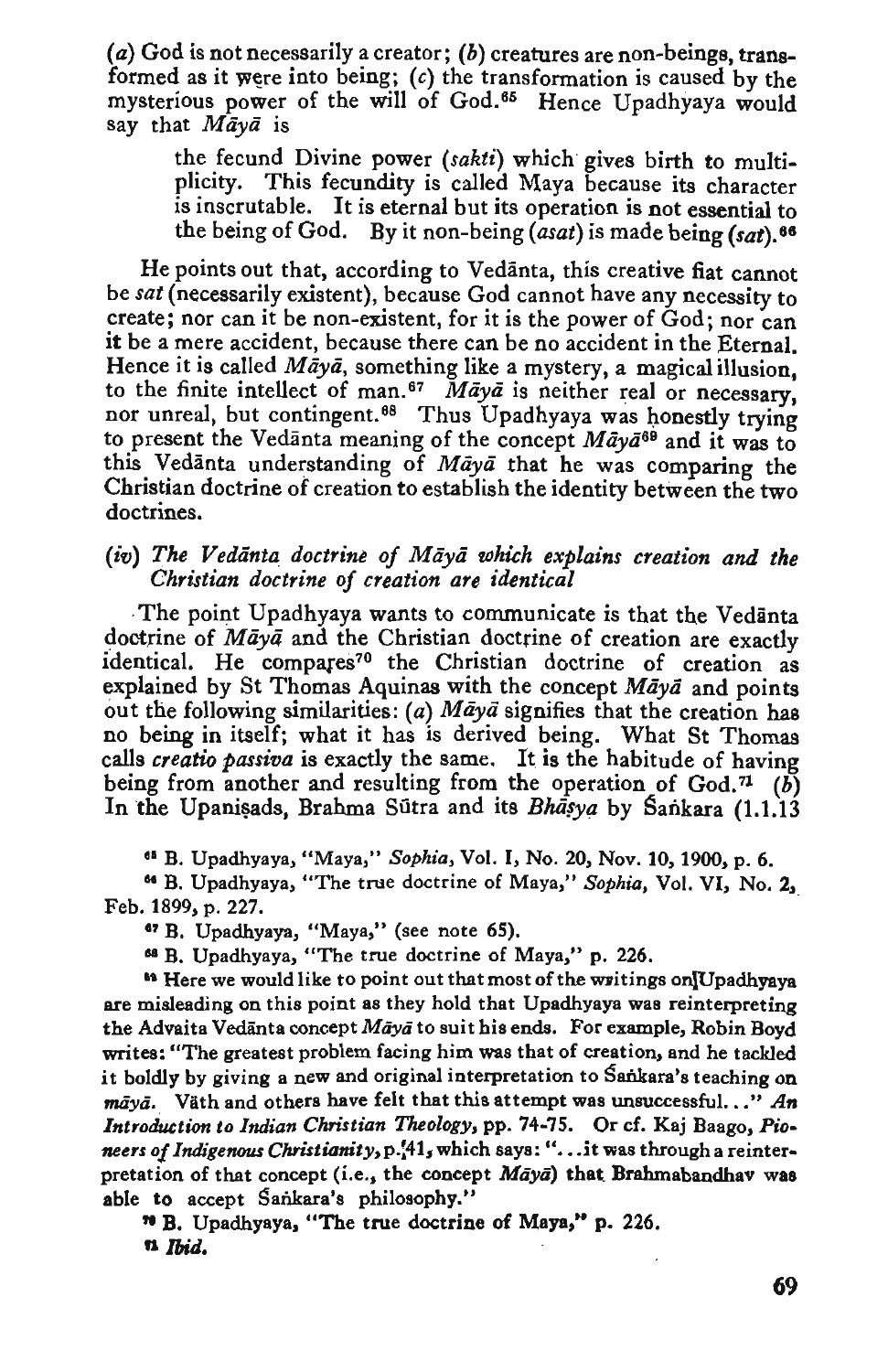and 14) there is reference to "abundance" of Bliss with regard to Brahman and creation can be thought of as the overflow of this "abundance" by Brahman to manifest and impart His own perfections. In Christian understanding too, creation is through the overflow of perfections of God.<sup>72</sup> (c) In Thomist theology creation is the effect of the divine thought and it manifests the perfections of the Infinite and Absolute Being. The su posed root of *Maya*, whether ma (to form, make, create, construct, build, effect, manifest one's self) or *man*  (to think) indicates that *Māyā* also originally m ant the same.<sup>73</sup>  $(d)$  According to St Thomas, creatures apa t from God are indeed darkness, falsity and nothingness *(tenebrae, falsitas et nihil).* When the Vedantins affirm all that is not Brahman to be *Maya*, they are also pointing to the same truth that if we superimpose in lependent reality and intrinsic permanence upon creatures that is darkness, falsity and nothingness.<sup>74</sup>

It is interesting to note here that Upadhyaya even takes a further step and declares that the term *Maya* can express the meaning of the doctrine of creation in a far better way than the Latin root *creare*:

•.. the term "maya" is more expressive of the doctrine of creation than the Latin root "creare". Whenever we speak of creation we should be careful to make explicit three factors implied in the creative act. First: there is no necessity on God's part to create. Second: the coming into being of finite objects with the implication that they did not exist. Third: the finite perfections are contained in the infinite in a pre-eminent way. Now the term ''Creation" expressed only the second significance, while "maya" conveys. . .all the three.<sup>75</sup>

But Upadhyaya has also pointed out a difference between the Vedanta and Christian concepts of creation. He thinks that according to Vedanta, individual beings cease to exist in time. But Christian thinking holds that individual souls, though they have no intrinsic power for everlasting life, by God's grace have been blessed to live for ever.

The Vedanta is satisfied only with the ontological view of things. It holds that individual beings must cease to exist in time, because they have no claim to existence. The Catholic philosophy admits the validity of the Vedantic contention, namely, that a creature has no intrinsic power to endure for ever, nay, even for a moment. But it goes further. It teaches that individual souls have been blessed by God to live forever.

n *Ibid.* 

<sup>&#</sup>x27;" Ibid.

*<sup>&</sup>quot;Ibid.;* cf. also B. Upadhyaya, "Question and answers," *Sophia,* Vol. I, No. 6, July 21, 1900, p. 8.

<sup>&</sup>lt;sup>76</sup> B. Upadhyaya, "Vedantism and Christianity," Sophia, Vol. I, Nos. 15 and 16, Sept. 29, 1900, p. 6.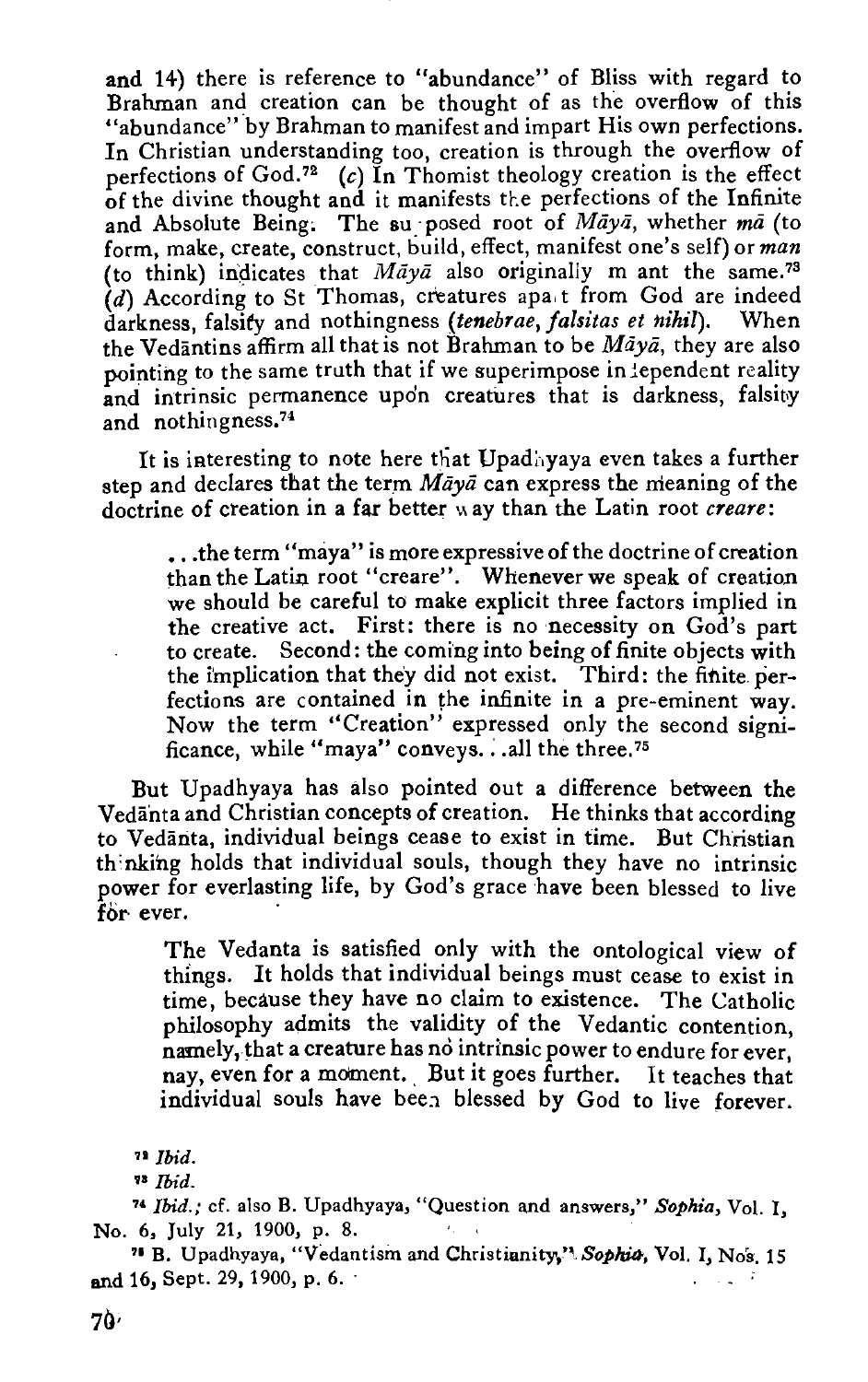The Infinite power, which has given them life for a day, may give them life for days without end.<sup>76</sup>

### 4. The Theological Points in which Upadhyaya Maintained the Traditional Christian Position

It should be noted that regarding the doctrines of Man, Sin, Fall, Grace, Atonement and Salvation Upadhyaya maintained the traditional Christian position and did not try to develop Indian Christian thinking on these doctrines.77 The essence of sin lies in choosing the creature above the creator, as an object of final and supreme bliss.

By sin we alienate ourselves from God. By choosing the finite (anatma) as. our goal we incur spiritual death and darken our understanding (viveka)... Sin leads to bondage and darkness from which there can be no escape notwithstanding the hardest struggle on our part.<sup>78</sup>

<sup>76</sup> "The true doctrine of Maya," p. 228. Cf. also p. 227. Here it should be remembered Upadhyaya was of the conviction that the teaching of Vedanta contained certain errors as well, side by side with its mostly correct doctrines. He was completely against the idea of the identification of man with God, He would say that "no sin is blacker than that of identifying creature with the Creator": cf."Question and answers," Sophia, Vol. I, No. 9, Aug. 11, 1900, p. 7. According to him one among the four blunders the Hindu race has perpetrated to cause the fall of India consists in "upholding the doctrine that man is God"; cf. "Why we are-fallen," *Sophia,* Vol. V, No. 1, Jan. 1898, p. 15. He points out that it is a horrible blasphemy to say that man is God: cf. "Notes," *Sophia,*  Vol. IV, No.2, Feb. 1897, p. 4. But it is worth noting here that on this point Upadhyaya's understanding of Advaita Vedanta corresponds to post-Sankarite Vedanta especially in its Neo-Vedanta form. Sankara would never say that man is God. For him, with regard to the *Paramatman*, the *jivatman* is a namarūpa, an effect and a mask-like superimposition *(upādhi)* whose finiteness and apparent independence must be transcended so that its Source and Ground, the *Paramat man*, may be seen and known in its unicity. The *jivat man* is in the form of consciousness *(cid-riipa)* but is not absolute consciousness itself; rather, it is rooted in the latter which is the supreme  $\tilde{A}$ tman—Brahman, greater and more interior *(antaratman, antaryamin)* than the *jiviitman* and the one Energiser of every *jivātman* (sarvātman). And Moksa is when the *jivātman* discovers its own truth in its own centre, the *Paramatman.* Such a discovery is so fulfilling, that there is no sense in claiming a place in it for a separate self-affirmation.

" Cf. B. Upadhyaya, "The creation of man," *Sophia,* Vol. II, No. 11, Nov. 1895, pp. 1-4; "The fall of man," *Sophia,* Vol. I, No. 3, Mar. 1894, ,pp. 11-14; No.4, Apr. 1894, pp. 11-14; No.5, May 1894, pp. 9-12; "The state of salvation," *Sophia ,* Vol. II, No. 9, Sept. 1895, pp. 8-9; "A brief outline of Christianity," *The Twentieth Century,* Vol. I, No. 2, Feb. 1901, pp. 32-32a; "Christ's claim to attention," *The Twentieth Century,* Vol. I, No. 5, May 1901, . pp. 115-17 etc.

a "Cnrist'sclaim to attention," p. 116; cf. also "Question and answers," *Sophia,* Vol. I, No.4, July 7, 1900, p. 9; *Sophia,* Vol. I, No 6, July 21, 1900, p. 8.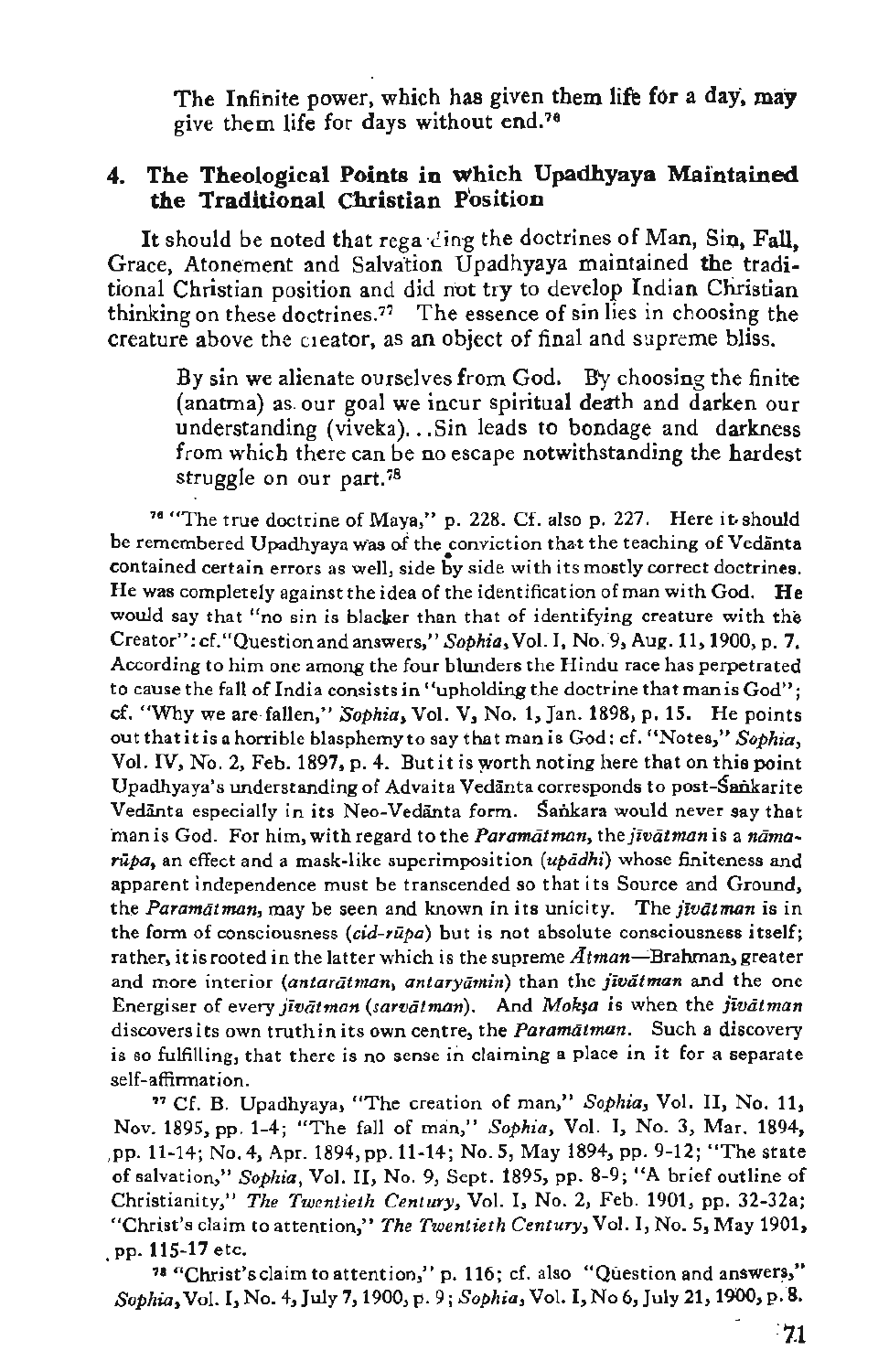The darkened reason of the sinner can only be reillumined by the grace of God. It is only the compassion of God that can save the sinner. Jesus Christ who is perfectly Divine as well as perfectly human became one with man in compassionate suffering. He suffered for man's sin and thus paved the way to salvation.<sup>79</sup> Upadhyaya puts forward Atonement as the central doctrine of Christianity:

The mystery of the restoration to grace is taught in the doctrine of the Atonement. It teaches how God did condescend to be united to humanity in suffering that man may be reconciled to him in joy. This act of divine condescension, thi's *at-onrment*, of divinity and humanity, this sweet mingling of the joy of holiness with the sorrow of compassion is the central doctrine of the Christian religion, because without this exibition of mercy, man would be deprived of his glorious end.<sup>80</sup>

In such a scheme of theology Brahmabandhav Upadhyaya naturally has to suggest how God became united to humanity in the person of Jesus Christ. He wants to explain how the Logos, the Eternal Image .of the Father, became incarnate, i.e., united Himself to a human nature created and so adapted as 'to be wedded to Divinity. This he explains in a manner which would make it easy for the Vedantin to grasp the Christian position.<sup>81</sup> The following lines of Upadhyaya gives us the gist of his explanation:

According to the Vedanta human nature is composed of five sheaths or divisions *(kosha).* They are: (1) physical *(annamaya)* which grows by assimilation; (2) vital *(pranamaya);*  (3) mental *(manomaya),* through which are perceived relations of things; (4) intellectual *(vijnanamaya)*, through which is apprehended the origin of beings; and (5) *spiritual(anandamaya)*  through which is felt the delight of the Supreme Reality. These five sheaths are presided over by a personality *(ahampratyayi*) which knows itself... The time-incarnate Divinity is also composed of five sheaths; but it is presided over by the person of the Logos Himself and not by any created personality (*aham*)...in the God-man the five sheaths are acted upon direct by the Logos-God and not through the medium of any individuality. The Incarnation was thus accomplished by united humanity with Divinity in the person of the Logos. This incarnate God in man we call Jesus Christ.<sup>82</sup>

We may very well agree that this kind of Christological exposition has fully succeeded in putting the already formulated Christian doctrine in a Vedanta garb. Yet we believe that Upadhyaya's explanation of

71 "Christ's claim to attention," pp. 116-17.

so "A brief outline of Christianity," p. 32a.

11 B. Upadhyaya, "Incarnate Logos," *The Twentieth Century,* Vol. I, No.1, Jan. 1901, pp. 6-8; "Notes," *Sophia,* Vol. I, No.4, July 7, 1900, pp. 6-7.

<sup>88</sup> "Incarnate Logos," p. 7. For Sankara on the five sheathes which constitute human nature, cf. *Taittiriya Up. Bhāsya* 2.2.1,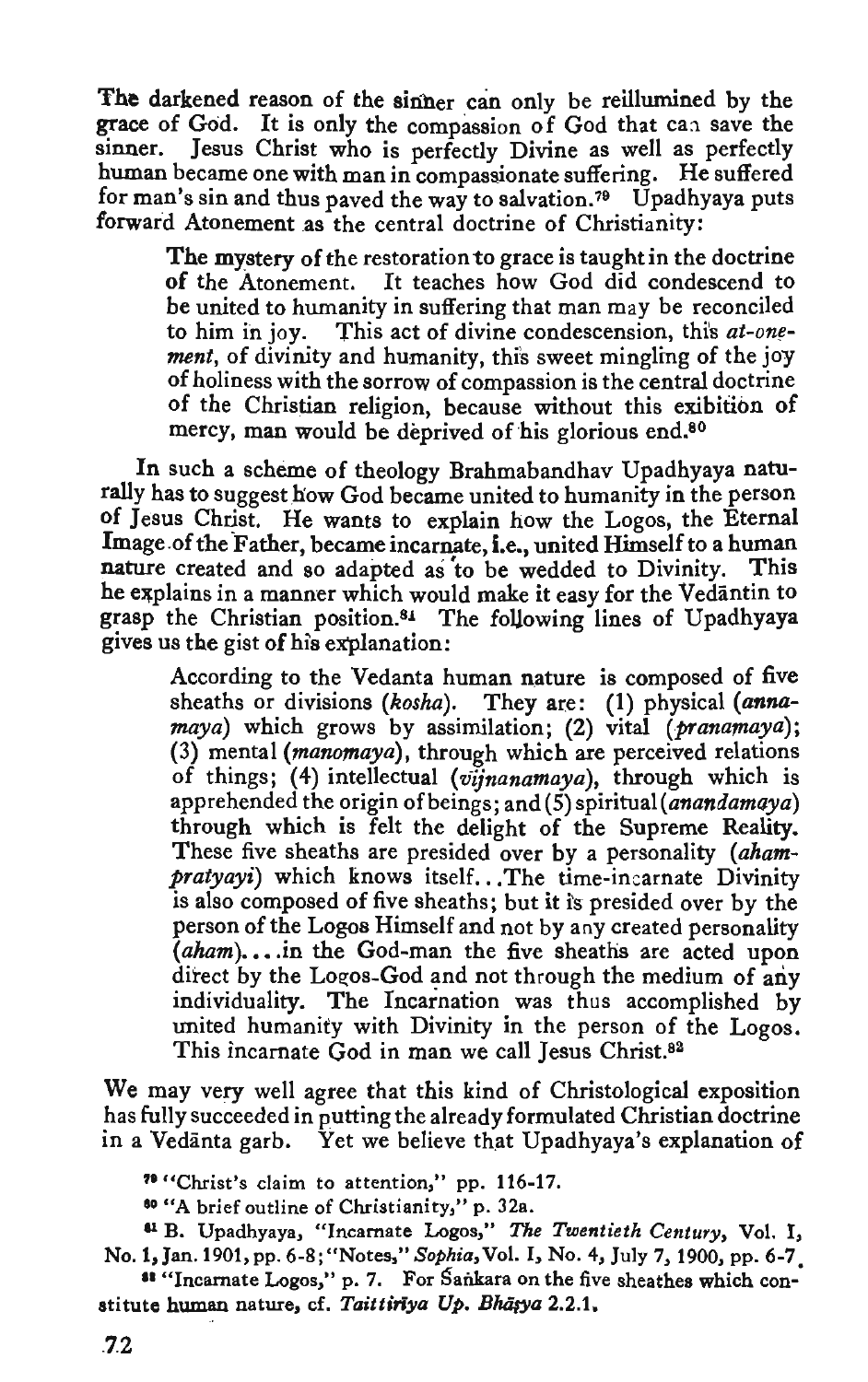Jesus Christ as *Chit* has a more lasting value in Indian Christology than this exposition: the reason for this has been indicated in the evaluation Upadhyaya wrote a Sanskrit hymn in praise of the Incarnate Logos.<sup>83</sup>

#### *5.* **Snmmary, Evaluation and Conclusion**

We say that Brahmabandhav Upadhyaya wanted to fall back upon the Vedanta method in formulating Christian theology; he wanted to restate Christian doctrines in terms of Advaita Vedanta. He believed that Sankara's Advaita could serve as a natural, metaphysical basis and thereby supply a new garb which would make the supernatural dogmas of Christianity more explicit and consonant with reason than was done by the scholastic philosophy. In representing the Vedanta doctrines he took the great Sankara as his guide and authority and he was of the opinion that Sankara should be understood with the help of post-Sankarite traditions, especially *Panchadasi*. We also noticed that the main contributions of Upadhyaya to Indian theology lie in his explanation of the doctrine of Trinity as *Saccidananda* and the doctrine of creation as *Māyā*. It is the Upanisads and Sankara's writings which Upadhyaya takes as basis for his explanation of the Vedānta concept Sat-chit-ānandam. In Sankara's Advaita, Sat-chit- $\bar{a}$ nandam indicates the Supreme Being, Brahman. Sankara explains Brahman as *chaitanyam* (Essential Knowledge) (Brahma Sütra Bhāṣya 2.3.18) and as *anandamayah* (Bliss) *(ibid.* 1.1.12). In Advaita the Supreme Being is called *Sat-chit-ānandam* as well as *Nirgunam*. Both these terms point to Brahman in Himself, Brahman as unrelated, and there is no contradiction in meaning between them. The Upanisads speak of Brahman as *Sat* (Being) *(Aitareya Up.* l.l.la; cf. also *Bllagavad Gita* 17.23), *Chit* (InteUigence) *(Aitareya Up.* l.l.lb) and *Anandam* (the third Valli of Taittiriya Up.). To speak of Brahman as *Sat-chit-ānandam* means that Brahman knows Himself and that from that self-knowledge proceeds His eternal beatitude. Brahman is related of necessity only to the Infinite Image of His own being, mirrored in the ocean of His knowledge. This relation of Being *(Sat)*  to Itself in self-knowledge *(Chit)* is one of perfect harmony, bliss *(Anandam).* Upadhyaya proclaims then that the Christian doctrine of God as Trinity is *"exactly the same"* as the Vedanta conception of Brahman as *Sat-chit-anandam*, because in the Trinity the Father's knowledge is fully satisfied by the cognition of the Logos, the Infinite Image of his Being, begotten by thought arid mirrored in the ocean of His substance and His love finds the fullest satisfaction in the boundless complacency with which He reposes on his Image and breathes

<sup>84</sup> "Incarnate Logos," p. 7. All except the first stanza of the hymn is an exposition of traditional Christian understanding of Jesus Christ. The first stanza describes Jesus Christ, the God-man *(Nara-Hari)* as the transcendent ImageofBrahman *(Brahmaparatpararupa)* and Eternal Knowledge *(Chirachit).*  Here Upsdhyaya explains Jesus Christ as *Chit,* as in his exposition of *Sat• ehit-mzanda* as Trinity.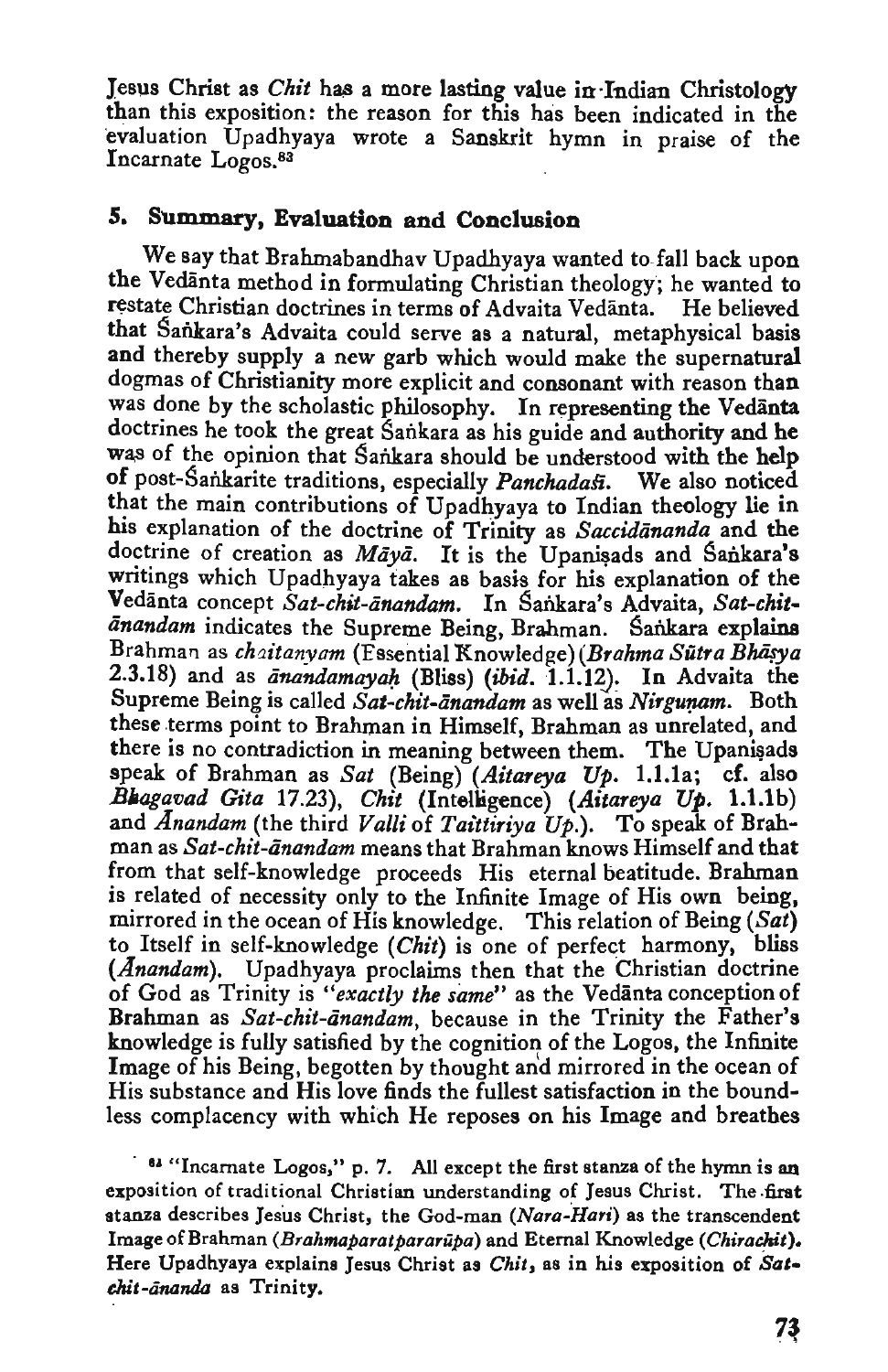forth the Spirit of bliss. Upadhyaya also points out that the revelation in Jesus Christ is the further clarification and affirmation of God as *Sat-chit-ananda.* Coming to the doctrine of creation as  $Mär\bar{a}$ , we saw Upadhyaya giving proof-texts from Sankara, the Upanisads and *Panchadasi* to show that the concept *Mava* does not signify the world as illusion. Sailkara's *Brahma Siitra Bhiijja* 2.2.28 and 29 hold the doctrine of the objective existence of the world; 1.1.2 says that there can be no question about preservation and dissolution of things unless they have acquired being *(labdhasattaka);* the first chapter of the *Bhasya* and 2.1.13 point to the distinction between individual souls and material objects, and the first cause and between cause and effect respectively. But that distinction is not as Madhava or Ramanuja think. Therefore 2.1.14 lays down the non-separateness of the universe from God. Here Sankara shows that the Vedanta, while boldly inculcating the utter nothingness of the universe looked at from the standpoint of intrinsic ontology (*paramārtha*), strenuously insists at the same time on the contingent *(vyavahārika)* existence of finite beings. According to the Upanisads creation is an overflow of the bliss (*anandam*) of Brahman (the third *Valli* of *Taittiriya Up.* which is called *Ananda Valli)* and the Supreme Being created this world by *satikalpa*  .(free determination or will) *(Aitanya Up.* 1.1.1.; 1.3.1.; *Chiindogya Up.* 6.2.3.; 7.4.1-3 etc.)~ *Panchadafi* also explains that the creation of the world is by *thesatikalpa* of the Supreme Being(4.5.3; 4.5.18 etc.). Upadhyaya points out that according to Advaita Vedanta the world originated by *vivarta,* .a kind of communication which does not modify the communicator. *Vivaria* implies creation by will-causation  $(sankalpa)$ . This is also the meaning of  $Māyā$ .  $Māyā$  signifies the willpower *(sankalpa)* of God. It means that creation is by the power (sakti) of the will *(sankalpa)* of God. The term *Maya* involves three truths: (a) God is not necessarily a creator; (b) creatures are nonbeings, transformed as it were into being;  $(c)$  the transformation is caused by the mysterious power of the will of God. Upadhyaya then declares that this Vedanta doctrine of *Maya* which explains creation and the Christian doctrine of creation are identical because, according to the Christian doctrine of creation also, God does not create out of necessity but through the overflow of his perfections; creation has no being in itself; what it has is derived being and creation is the effect of the divine thought. Upadhyaya even says that the term  $M \bar{a} \nu \bar{a}$  can express the meaning of the doctrine of creation in a far better way than the Latin root *creare.* We have also noted that regarding the doctrines of Man, Sin, Fall, Grace, Atonement and Salvation, Upadhyaya maintained the traditional Christian position and that he tried to explain the person of Jesus Christ in terms of Vedanta human nature.

When we analyse Upadhyaya's interpretation of Sat-chit-ananda, it should be pointed out that nowhere in Sankara's writings do we find that term as such. The term *Saccidananda* perhaps first appears in Tejóbindu Upanişad of the ninth or tenth century A.D. Still, as Upadhyaya rightly shows there are many things in Sankara's writings which indicate Brahman as Sat, Chit and *Anandam*. It should also be noted that Sailkara interprets *Satyam jfianamanantam* (not *iinantam)*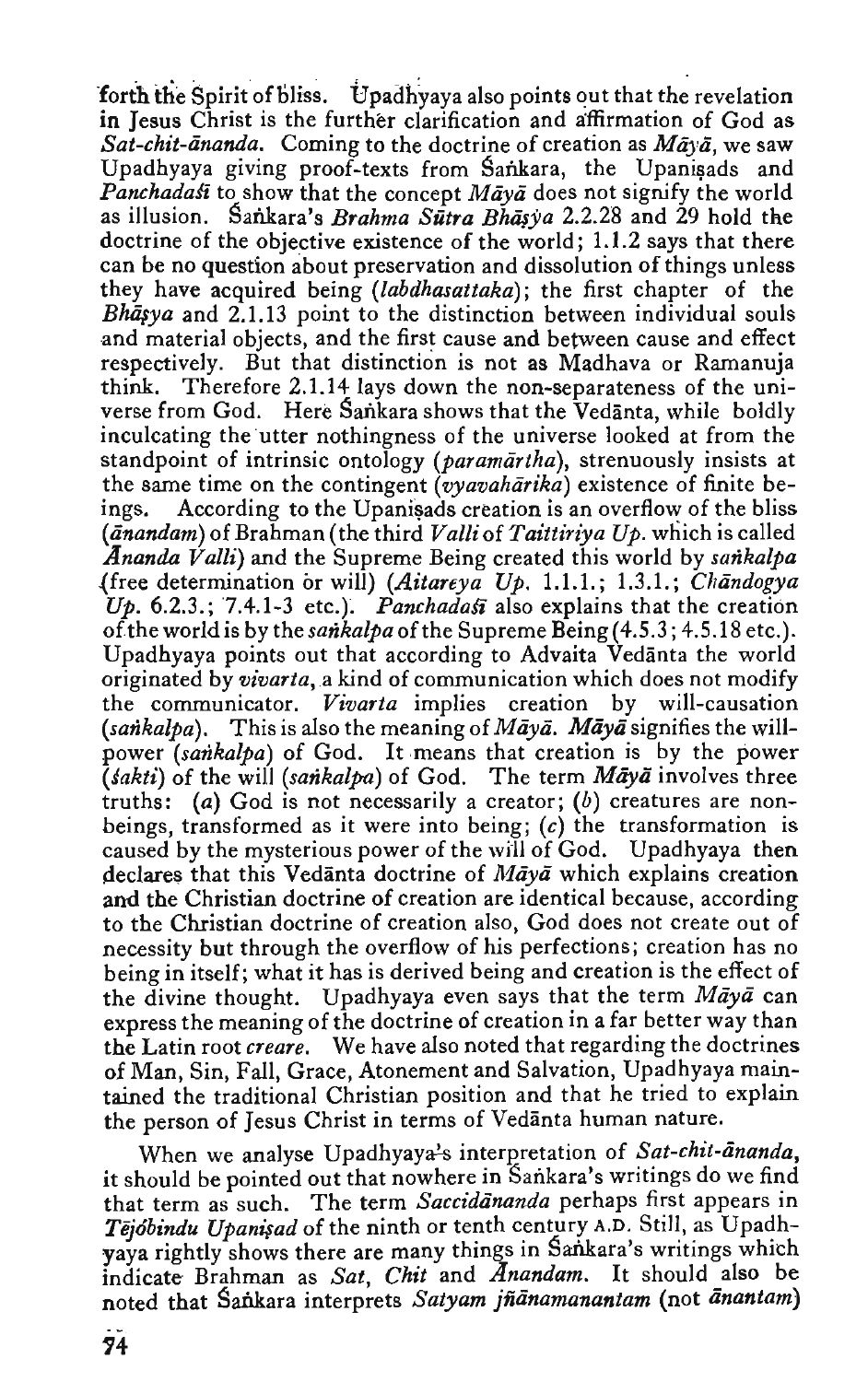*Brahma (Tait. Up.* 2.1) as one of the Vedanta statements which gives the essential *(svarupa)* and non-relational *(nirapeksa)* definition *(lak*sana) of the Absolute, indicating Its true nature. Upadhyaya was one who believed that Sankara should be understood with guidance from post-Sankarite Advaita traditions. Hence there is nothing unusual in his search for support in Sankara's writings for a post-Sankarite concept. On the whole Upadhyaya's interpretation of Sat-chit-ānanda can be accepted as true to the spirit of Advaita Vedānta starting from Sankara to the Neo-Vedantins.

While we study Upadhyaya's interpretation of Trinity as *Satchit-ananda*, mention has to be made of the three other persons who did similar work, namely Keshub Chunder Sen (1838-1884), Swami Parama Arubi Anandam (Fr J. Monchanin) (1895-1957) and Swami Abishiktananda (1910-1973). Keshub Chunder Sen is important because sixteen years before Upadhyaya, in 1882, he was the first one to interpret the Trinity as *Saccidananda*.<sup>84</sup> Though Monchanin did not make any important contribution,<sup>85</sup> his successor Swami Abishiktananda's interpretation is significant. While Upadhyaya's *Sac*cidananda represented God in Himself as unrelated alone, Abishiktananda reinterpreted *Saccidananda*: for him the concept signified the inseparable aspects of the mystery of God in himself as well as the mystery of the divine presence in the innermost sanctuary of man's being.<sup>86</sup> Here we would like to point out that by combining the thoughts of both Upadhyaya and Abishiktananda on Trinity as Saccidananda and further developing them, there is a possibility for arriving at a more complete formulation of the Indian Christian doctrine of Trinity, a Christology and also an Anthropology. Nevertheless, the uniqueness

<sup>84</sup> Cf. Keshub Chunder Sen, "That Marvellous Mystery-The Trinity," *Lectures in India,* Vol. II, London: Cassell and Co., 1904, pp. 1-48. It should be noted that for Sen Trinity was only a symbol and the three members of the symbol, Father, Son and Holy Spirit, were just pointing to the reality of God in different ways; the three members do not represent three persons sharing the same essence but they are just three functions of the same person. Moreover Sen gives only a very brief account of Trinity as compared with *Sat-chitiinanda.* 

•• J. Monchanin called Trinity *Sat-chit-iinanda,* but his *Sat-chit-iinanda*  is a mere exposition of the traditional Christian doctrine of Trinity: cf. *Swami Parama Arubi Anandam-A Memorial,* Tiruchirapalli, 1959, p. 200. What he believed was that the Hindu Sat-chit-ananda finds its fulfilment in the already formulated Christian doctrine of Trinity.

II Cf. Swami Abishiktananda, *Saccidiinanda: A Christian Approach to Advaitic Experience,* Delhi: ISPCK, 1974; *"Hindu-Christian Meeting Point: Within the Cave of the Heart,* Bombay/Bangalore: The Institute of Indian Culture/CISRS, 1969. Abishiktananda believed that the Hindu experience of *Saccidananda* should be remoulded to attain the Christian experience of Saccidananda and once that is actualised then the renewed experience of Saccidananda would be the Trinitarian culmination of advaitic experience.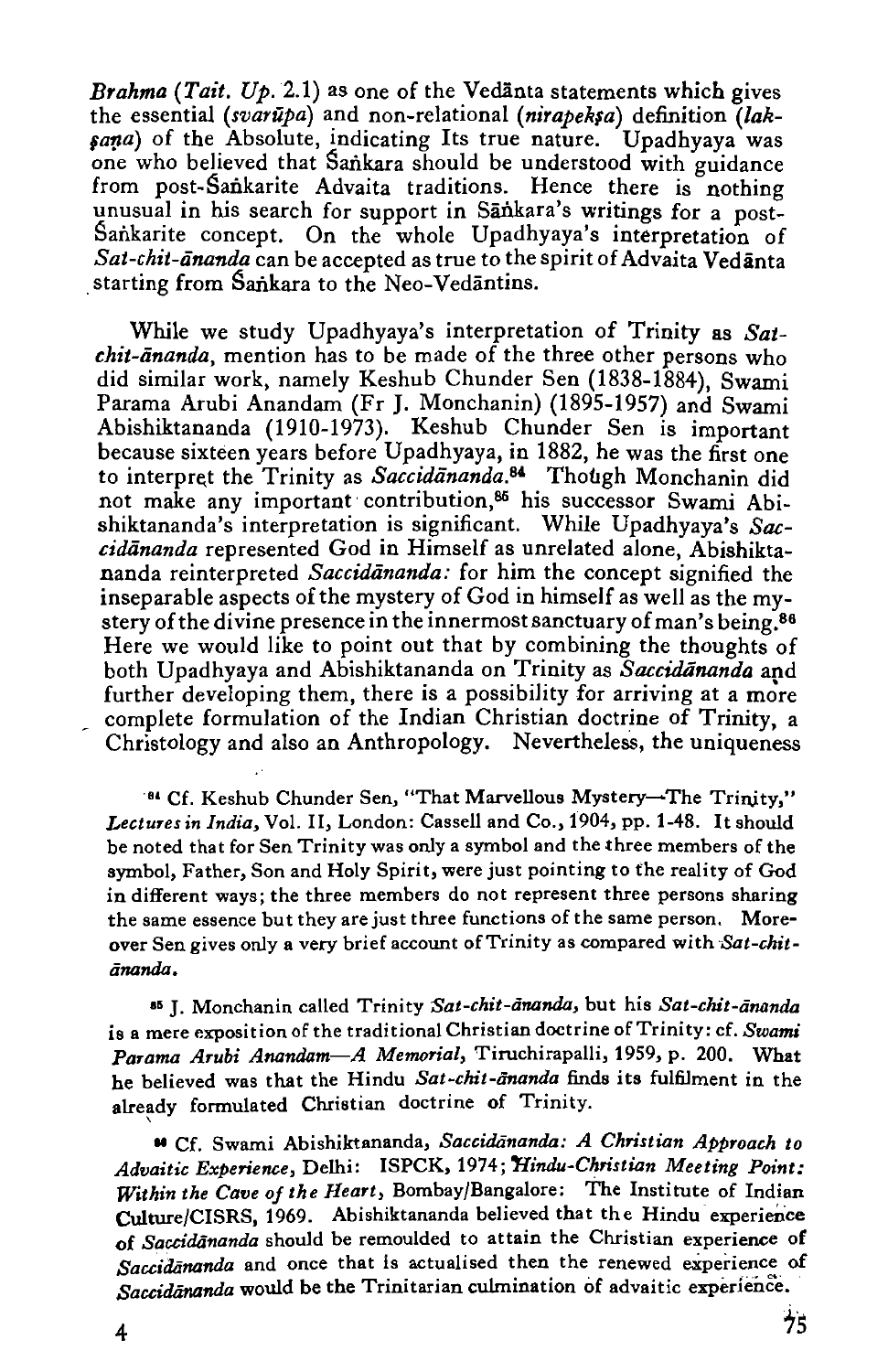of Upadhyaya's interpretation of Trinity as *Saccidananda* lies in showing the fact that they are both exactly the same.

When we study Upadhyaya's interpretation of the doctrine of creation as *Maya*, it should be remembered that Sankara preferred the term *ajñāna* or *avidyā* to *Māyā* and it was his later disciples who misinterpreted his teaching as a form of *maya* vada.<sup>87</sup> The term *Maya* is used by Sankara exclusively as a comparative term and not as a technical term of his system. It should also be noted that, while he uses *Māyā*, half of the times he uses it as meaning "creative power (of the Lord)" and, while he uses it with the meaning "magic",he does so without denying the genuine existence of the world. Hence Upadhyaya's interpretation of Sailkara's doctrine of creation is correct, though it is true that Sankara won't use *Māyā* as a technical term to explain the doctrine of creation. Nor would Sankara use the term *vivarta* to explain the doctrine of creation because that term at his time belonged to Sabdadvaita. It was Padmapada' who first introduced *vivarta* into Advaita Vedānta, distinguishing it from *parināma* and it was Vimuktatman who fully introduced the term *Maya* into Advaita. It should be noted that *Māyā* in the post-Sankarite tradition could mean world as "total illusion" as well. It is on *Panchadafi* that Upadhyaya depends to be saved from this misinterpretation of Sankara's Advaita. But we would like to point out that if Upadhyaya had directly depended on Sankara he would not have been in trouble. This is all the more true when we look into Upadhyaya's misunderstanding that Advaita Vedanta teaches the doctrine that man is God (cf. *supra* footnote no. 76). This misunderstanding came because he depended on post-Sankarite traditions. Hence the lesson we can learn from Upadhyaya's experience is that Sankara should be understood through Sankara's writings alone. We gladly accept in principle Upadhyaya's formulation of the Indian Christian doctrine of creation as *Maya,* but we suggest that it would be better for avoiding misunderstandings if, instead of *Māyā*, we put forward Sankara's theory of causation to explain the Indian Christian doctrine of creation. Credit goes to Upadhyaya for proclaiming the truth that the concept of creation according to Sankara better explains the Christian doctrine of creation than any other existing concept.

In spite of all the limitations of his theological writings, Brahmabandhav Upadhyaya as an Indian theologian rightly deserved the love and respect of all Indian Christians. The limitations of his time ( 1861- .1907) are well evident in Upadhyaya's writings. Today we no longer consider Hinduism to be a mere natural religion of reason and Christianity alone to be the supernatural religion of revelation. Today no longer do we Indians believe the function of Indian theology to be merely the stitching of a new Vedanta garb for an already formulated Christian theology, but rather, for us, Indian theology is the contri-'

 $*$  Cf. R. V. De Smet, "Māyā, or Ajñāna?", Indian Philosophical Annual. Vol. ll, 1966, pp. 220-225.